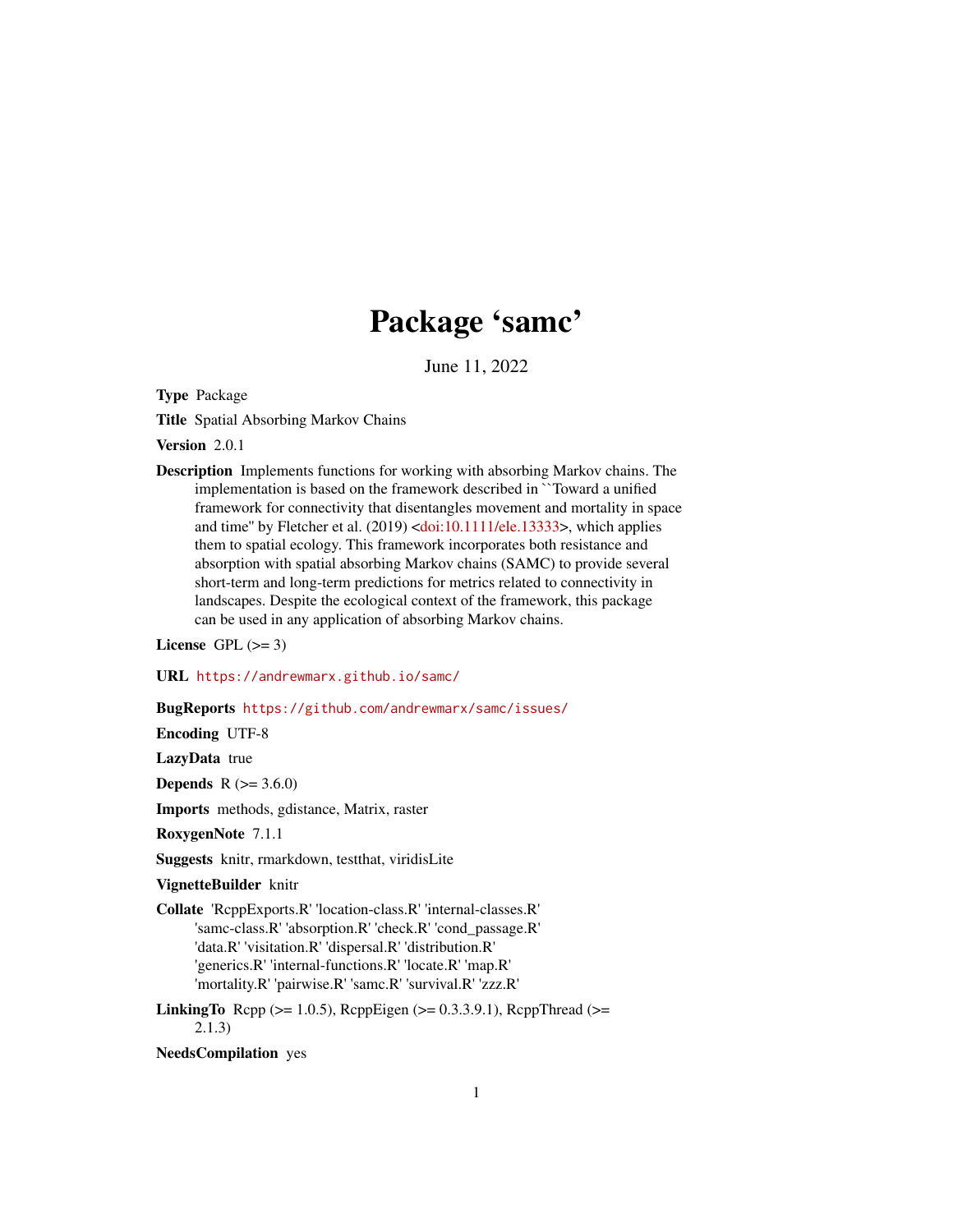```
Author Andrew Marx [aut, cre, cph] (<https://orcid.org/0000-0002-7456-1631>),
     Robert Fletcher [ctb] (<https://orcid.org/0000-0003-1717-5707>),
     Miguel Acevedo [ctb] (<https://orcid.org/0000-0002-8289-1497>),
     Jorge Sefair [ctb] (<https://orcid.org/0000-0002-5887-8938>),
     Chao Wang [ctb] (<https://orcid.org/0000-0003-2706-5122>)
```
Maintainer Andrew Marx <ajm.rpackages@gmail.com>

Repository CRAN

Date/Publication 2022-06-11 07:20:02 UTC

# R topics documented:

|       |            | -5     |
|-------|------------|--------|
|       |            | $\tau$ |
|       |            | -9     |
|       |            |        |
|       |            |        |
|       |            |        |
|       |            |        |
|       |            |        |
|       |            |        |
|       |            |        |
|       |            |        |
|       |            | 24     |
|       |            | -26    |
|       |            | 29     |
|       |            |        |
|       | visitation |        |
| Index |            | 35     |

<span id="page-1-1"></span>absorption *Calculate absorption metrics*

# Description

Calculates the probability of absorption for absorbing states rather than individual transient states. This is distint from, yet very closely linked to, the mortality() metric, which calculates the probability of absorption at individual transient states. If the results of the mortality() metric are decomposed into individual results for each absorbing state, then the sums of the individual results for every transient state are equivalent to the results of the absorption() metric.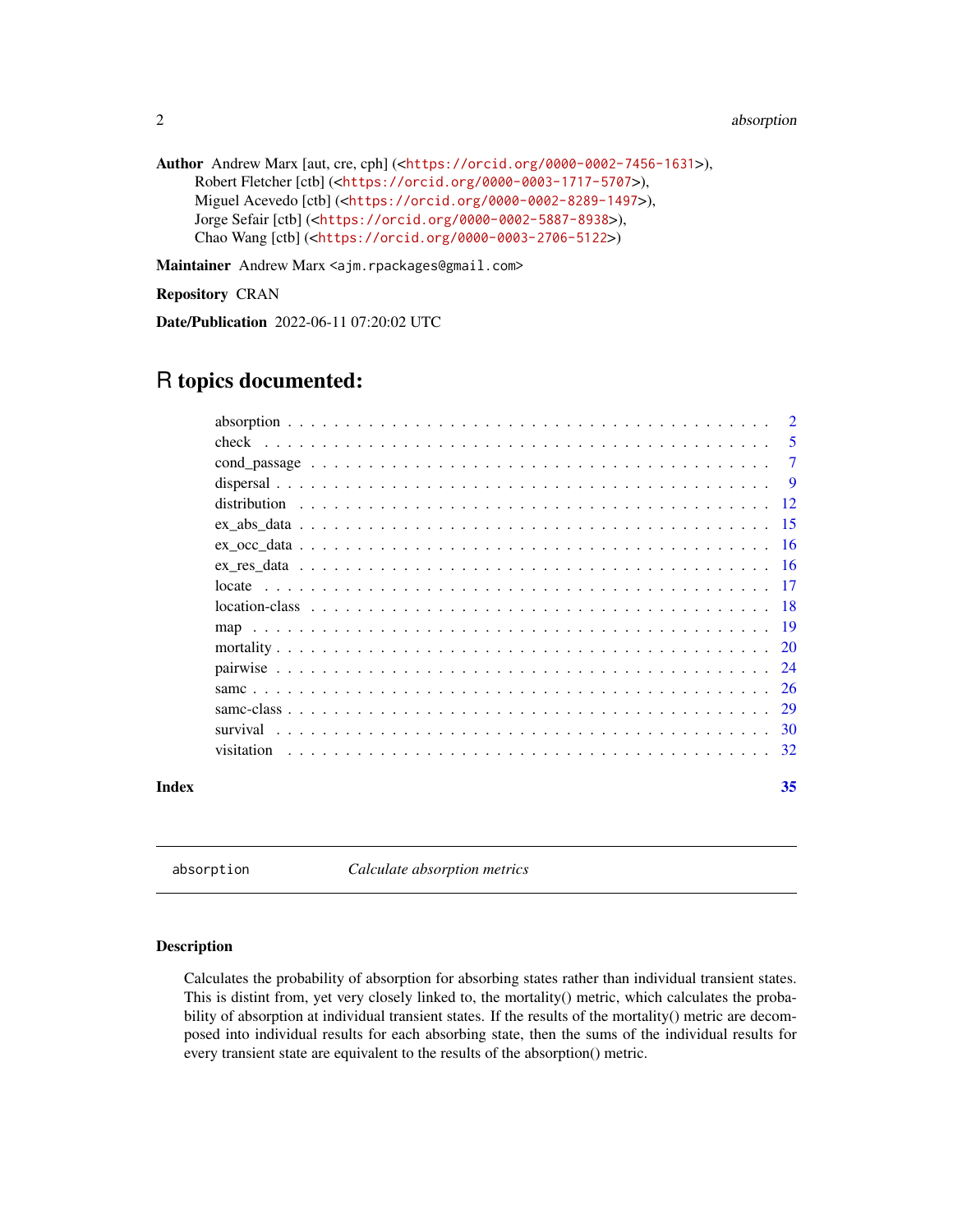# <span id="page-2-0"></span>absorption 3

# Usage

```
absorption(samc, occ, origin)
## S4 method for signature 'samc,missing,missing'
absorption(samc)
## S4 method for signature 'samc,missing,location'
absorption(samc, origin)
## S4 method for signature 'samc,RasterLayer,missing'
absorption(samc, occ)
## S4 method for signature 'samc,matrix,missing'
absorption(samc, occ)
```
# Arguments

| samc   | A same-class object created using the same function.                                                                                                                                                                                                                                 |
|--------|--------------------------------------------------------------------------------------------------------------------------------------------------------------------------------------------------------------------------------------------------------------------------------------|
| occ.   | The initial state $\psi$ of the Markov chain. If the same-class objects was con-<br>structed using map inputs, then occ must be the same type of input (either<br>RasterLayer-class or matrix), and must have the same properties as initial<br>map inputs (see the check function). |
| origin | A positive integer or character name representing transient state i. Corresponds<br>to row $i$ of matrix $P$ in the same-class object. When paired with the dest<br>parameter, multiple values may be provided as a vector.                                                          |

# Details

 $A = FR$ 

# • absorption(samc)

The result is a matrix  $M$  where  $M_{i,k}$  is the probability of absorption due to absorbing state  $k$ if starting at transient state i.

# • absorption(samc, origin)

The result is a vector v where  $v_k$  is the probability of absorption due to absorbing state k if starting at transient state i.

# $\psi^TA$

# • absorption(samc, occ)

The result is a vector v where  $v_k$  is the probability of absorption due to absorbing state k given an initial state  $\psi$ .

# Value

See Details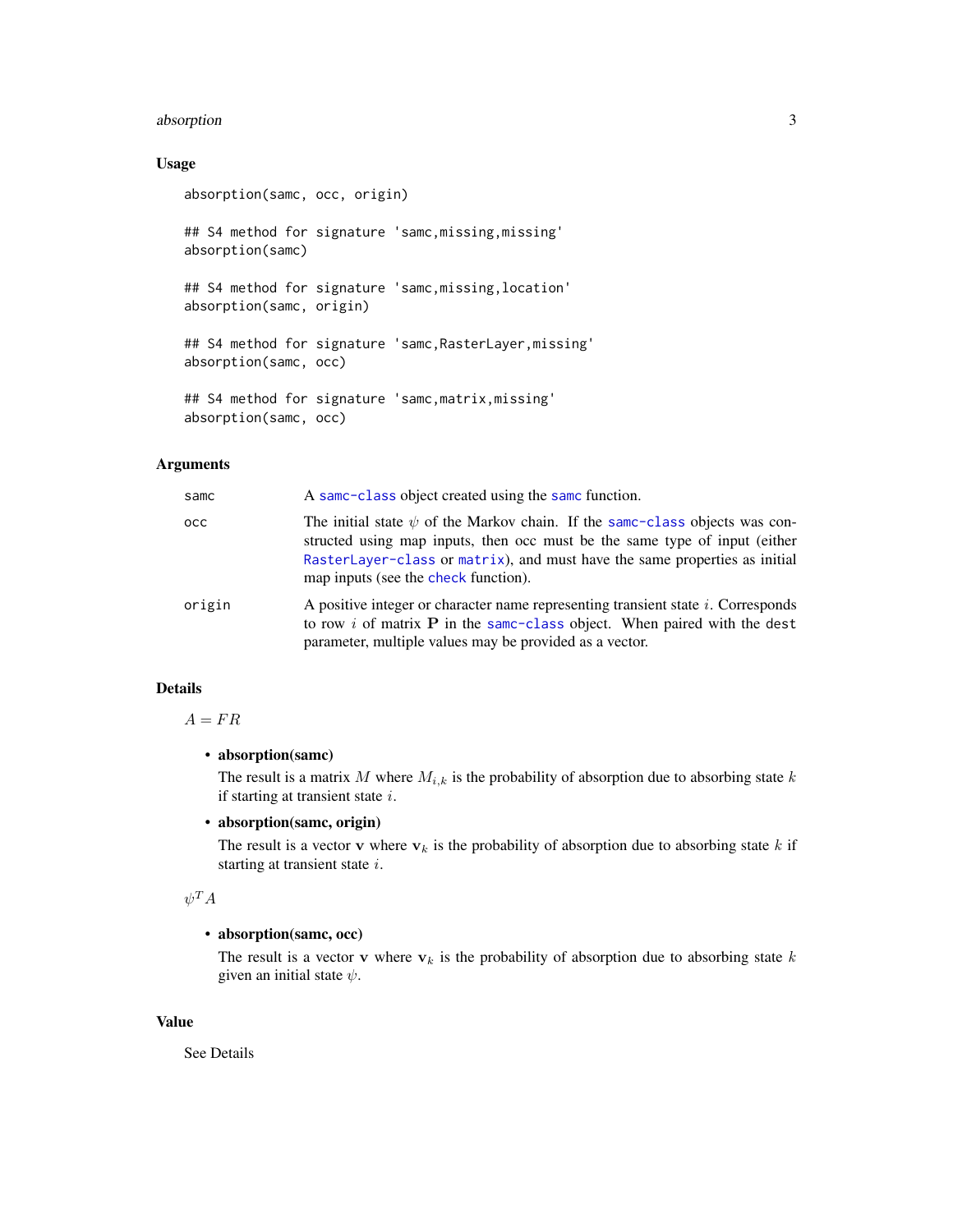#### **Performance**

```
Any relevant performance information about this function can be found in the performance vignette:
vignette("performance", package = "samc")
```

```
# "Load" the data. In this case we are using data built into the package.
# In practice, users will likely load raster data using the raster() function
# from the raster package.
res_data <- samc::ex_res_data
abs_data <- samc::ex_abs_data
occ_data <- samc::ex_occ_data
# Make sure our data meets the basic input requirements of the package using
# the check() function.
check(res_data, abs_data)
check(res_data, occ_data)
# Setup the details for our transition function
tr \le - list(fun = function(x) 1/mean(x), # Function for calculating transition probabilities
           dir = 8, # Directions of the transitions. Either 4 or 8.
           sym = TRUE) # Is the function symmetric?
# Create a `samc-class` object with the resistance and absorption data using
# the samc() function. We use the recipricol of the arithmetic mean for
# calculating the transition matrix. Note, the input data here are matrices,
# not RasterLayers.
samc_obj <- samc(res_data, abs_data, tr_args = tr)
# Convert the occupancy data to probability of occurrence
occ_prob_data <- occ_data / sum(occ_data, na.rm = TRUE)
# Calculate short- and long-term metrics using the analytical functions
short_mort <- mortality(samc_obj, occ_prob_data, time = 50)
short_dist <- distribution(samc_obj, origin = 3, time = 50)
long_disp <- dispersal(samc_obj, occ_prob_data)
visit <- visitation(samc_obj, dest = 4)
surv <- survival(samc_obj)
# Use the map() function to turn vector results into RasterLayer objects.
short_mort_map <- map(samc_obj, short_mort)
short_dist_map <- map(samc_obj, short_dist)
long_disp_map <- map(samc_obj, long_disp)
visit_map <- map(samc_obj, visit)
surv_map <- map(samc_obj, surv)
```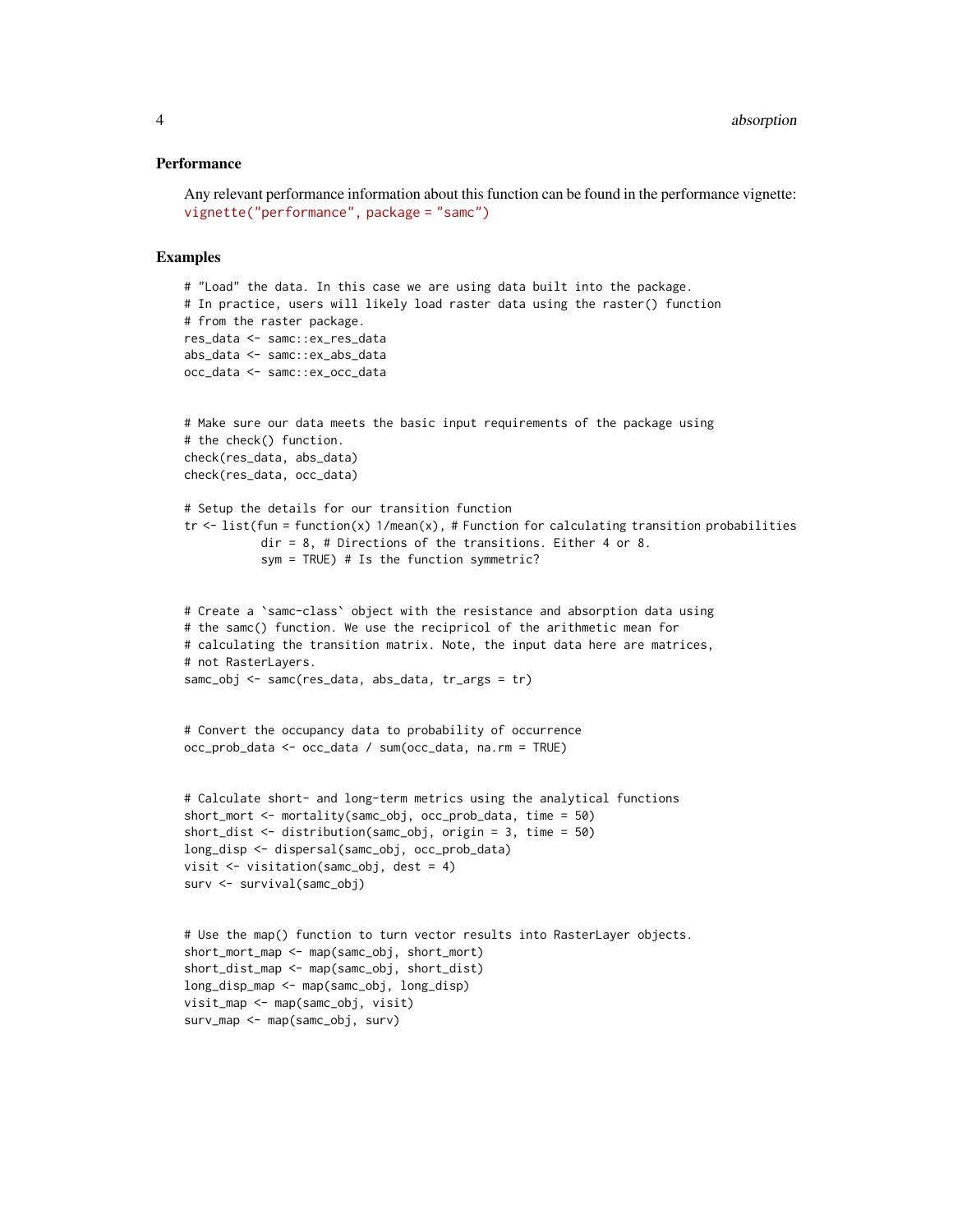<span id="page-4-1"></span><span id="page-4-0"></span>

#### Description

Check that landscape inputs have valid values and matching properties.

# Usage

```
check(a, b)
## S4 method for signature 'Raster,missing'
check(a)
## S4 method for signature 'matrix,missing'
check(a)
## S4 method for signature 'Raster,Raster'
check(a, b)
## S4 method for signature 'matrix,matrix'
check(a, b)
## S4 method for signature 'samc,Raster'
check(a, b)
## S4 method for signature 'samc,matrix'
check(a, b)
```
# Arguments

|   | A samc-class, matrix, or RasterLayer-class object |
|---|---------------------------------------------------|
| b | A matrix or RasterLayer-class object              |

# Details

This function is used to ensure that landscape inputs (resistance, absorption, fidelity, and occupancy) have valid values and the same properties. This includes checking the CRS (if using RasterLayer inputs), dimensions, and locations of cells with NA data. It can be used to directly compare two matrices or two RasterLayers, or it can be used to check a [samc-class](#page-28-1) object against a matrix or RasterLayer.

The function returns TRUE if the inputs have matching properties. Otherwise, it will stop execution and print the error message generated by the compareRaster() function from the raster package. This error will provide some details about the difference between the two inputs.

Note that the package assumes the different landscape inputs will be the same type, either matrices or RasterLayers. Mixing RasterLayer data and matrix data is not supported.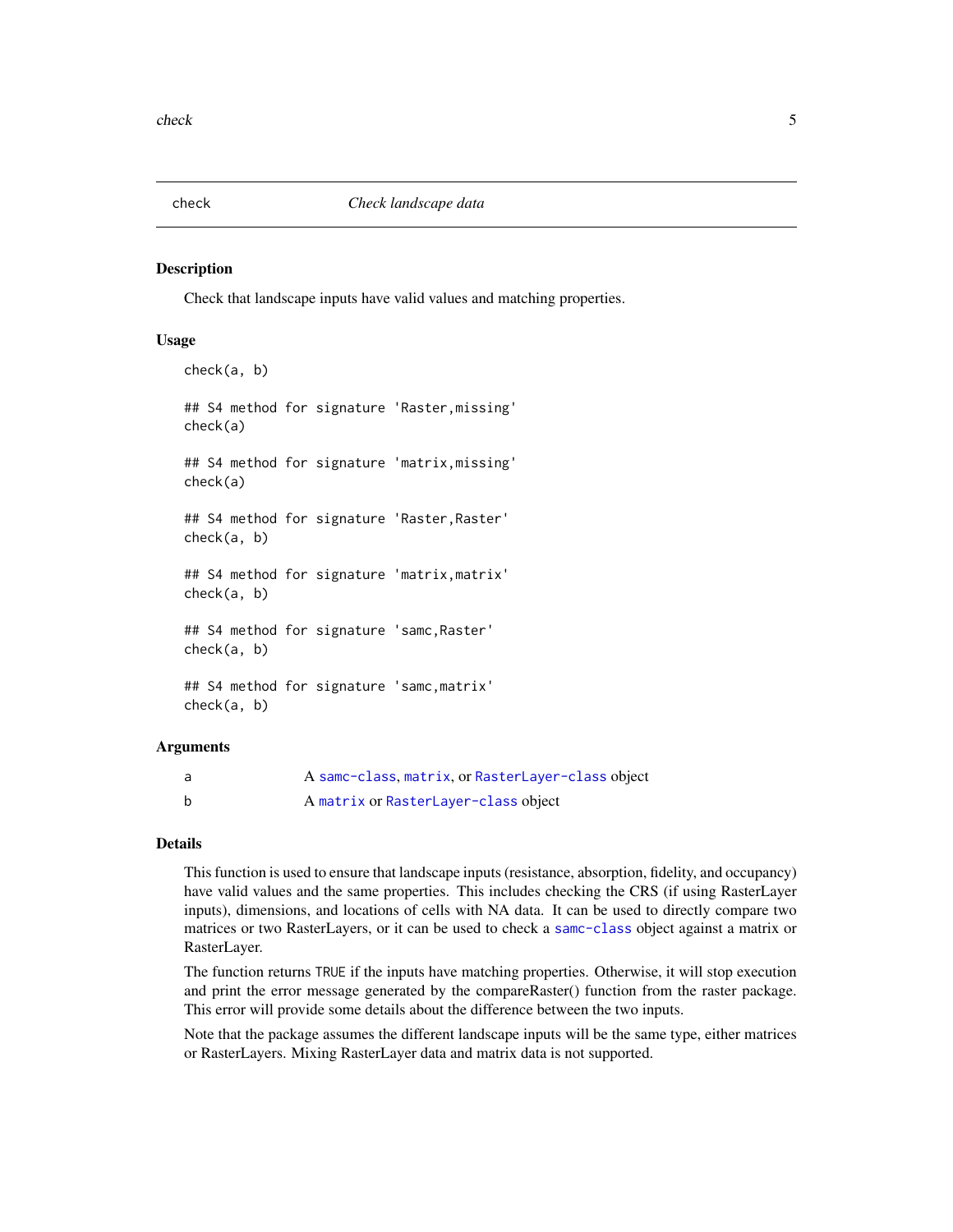6 check check that the check check check check check check check

#### Value

See *Details* section.

```
# "Load" the data. In this case we are using data built into the package.
# In practice, users will likely load raster data using the raster() function
# from the raster package.
res_data <- samc::ex_res_data
abs_data <- samc::ex_abs_data
occ_data <- samc::ex_occ_data
# Make sure our data meets the basic input requirements of the package using
# the check() function.
check(res_data, abs_data)
check(res_data, occ_data)
# Setup the details for our transition function
tr \le list(fun = function(x) 1/mean(x), # Function for calculating transition probabilities
           dir = 8, # Directions of the transitions. Either 4 or 8.
           sym = TRUE) # Is the function symmetric?
# Create a `samc-class` object with the resistance and absorption data using
# the samc() function. We use the recipricol of the arithmetic mean for
# calculating the transition matrix. Note, the input data here are matrices,
# not RasterLayers.
samc_obj <- samc(res_data, abs_data, tr_args = tr)
# Convert the occupancy data to probability of occurrence
occ_prob_data <- occ_data / sum(occ_data, na.rm = TRUE)
# Calculate short- and long-term metrics using the analytical functions
short_mort <- mortality(samc_obj, occ_prob_data, time = 50)
short_dist <- distribution(samc_obj, origin = 3, time = 50)
long_disp <- dispersal(samc_obj, occ_prob_data)
visit <- visitation(samc_obj, dest = 4)
surv <- survival(samc_obj)
# Use the map() function to turn vector results into RasterLayer objects.
short_mort_map <- map(samc_obj, short_mort)
short_dist_map <- map(samc_obj, short_dist)
long_disp_map <- map(samc_obj, long_disp)
visit_map <- map(samc_obj, visit)
surv_map <- map(samc_obj, surv)
```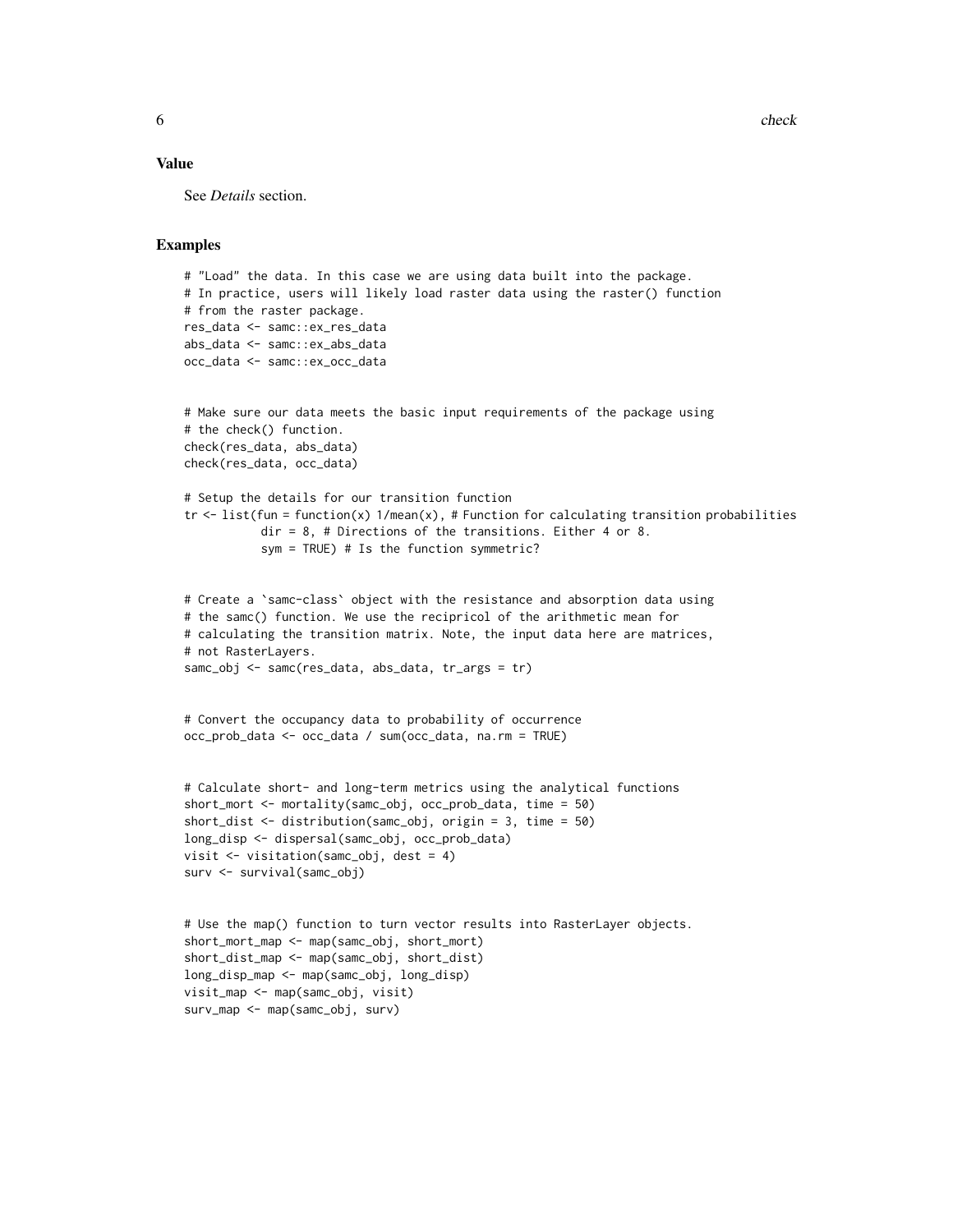<span id="page-6-0"></span>

# Description

Calculate the mean number of steps to first passage

# Usage

```
cond_passage(samc, origin, dest)
```
## S4 method for signature 'samc,missing,location' cond\_passage(samc, dest)

## S4 method for signature 'samc,location,location' cond\_passage(samc, origin, dest)

# Arguments

| samc   | A same-class object created using the same function.                                                                                                                                                                                     |
|--------|------------------------------------------------------------------------------------------------------------------------------------------------------------------------------------------------------------------------------------------|
| origin | A positive integer or character name representing transient state i. Corresponds<br>to row i of matrix $P$ in the same-class object. When paired with the dest<br>parameter, multiple values may be provided as a vector.                |
| dest   | A positive integer or character name representing transient state $j$ . Corresponds<br>to column $j$ of matrix <b>P</b> in the same-class object. When paired with the<br>origin parameter, multiple values may be provided as a vector. |

# Details

 $\tilde{t} = \tilde{B}_j^{-1} \tilde{F} \tilde{B}_j \cdot 1$ 

#### • cond\_passage(samc, dest)

The result is a vector where each element corresponds to a cell in the landscape, and can be mapped back to the landscape using the [map](#page-18-1) function. Element *i* is the mean number of steps before absorption starting from location *i* conditional on absorption into *j*

Note that mathematically, the formula actually does not return a value for when *i* is equal to *j*. This leads to a situation where the resultant vector is actually one element short and the index for some of the elements may be shifted. The **cond\_passage**() function fills inserts a  $\theta$  value for vector indices corresponding to  $i = j$ . This corrects the final result so that vector indices work as expected, and allows the vector to be properly used in the [map](#page-18-1) function.

# • cond\_passage(samc, origin, dest)

The result is a numeric value representing the mean number of steps before absorption starting from a given origin conditional on absorption into *j*.

As described above, mathematically the formula does not return a result for when the origin and dest inputs are equal, so the function simply returns a  $\theta$  in this case.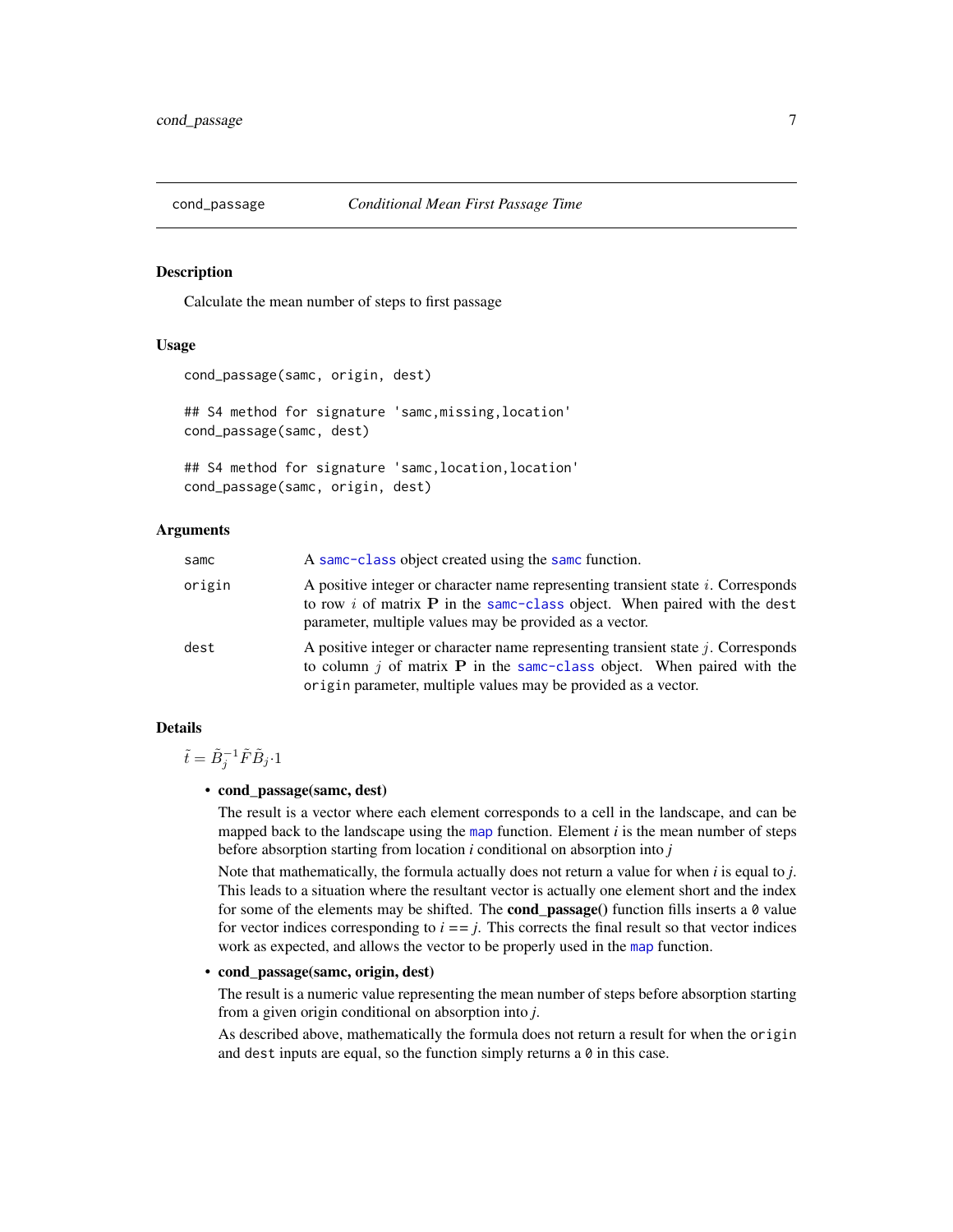WARNING: This function is not compatible when used with data where there are states with total absorption present. When present, states representing total absorption leads to unsolvable linear equations. The only exception to this is when there is a single total absorption state that corresponds to input to the dest parameter. In this case, the total absorption is effectively ignored when the linear equations are solved.

WARNING: This function will crash when used with data representing a disconnected graph. This includes, for example, isolated pixels or islands in raster data. This is a result of the transition matrix for disconnected graphs leading to some equations being unsolvable. Different options are being explored for how to best identify these situations in data and handle them accordingly.

## Value

See Details

# Performance

Any relevant performance information about this function can be found in the performance vignette: [vignette\("performance", package = "samc"\)](../doc/performance.html)

```
# "Load" the data. In this case we are using data built into the package.
# In practice, users will likely load raster data using the raster() function
# from the raster package.
res_data <- samc::ex_res_data
abs_data <- samc::ex_abs_data
occ_data <- samc::ex_occ_data
# Make sure our data meets the basic input requirements of the package using
# the check() function.
check(res_data, abs_data)
check(res_data, occ_data)
# Setup the details for our transition function
tr < - list(fun = function(x) 1/mean(x), # Function for calculating transition probabilities
           dir = 8, # Directions of the transitions. Either 4 or 8.
           sym = TRUE) # Is the function symmetric?
# Create a `samc-class` object with the resistance and absorption data using
# the samc() function. We use the recipricol of the arithmetic mean for
# calculating the transition matrix. Note, the input data here are matrices,
# not RasterLayers.
samc_obj <- samc(res_data, abs_data, tr_args = tr)
# Convert the occupancy data to probability of occurrence
occ_prob_data <- occ_data / sum(occ_data, na.rm = TRUE)
```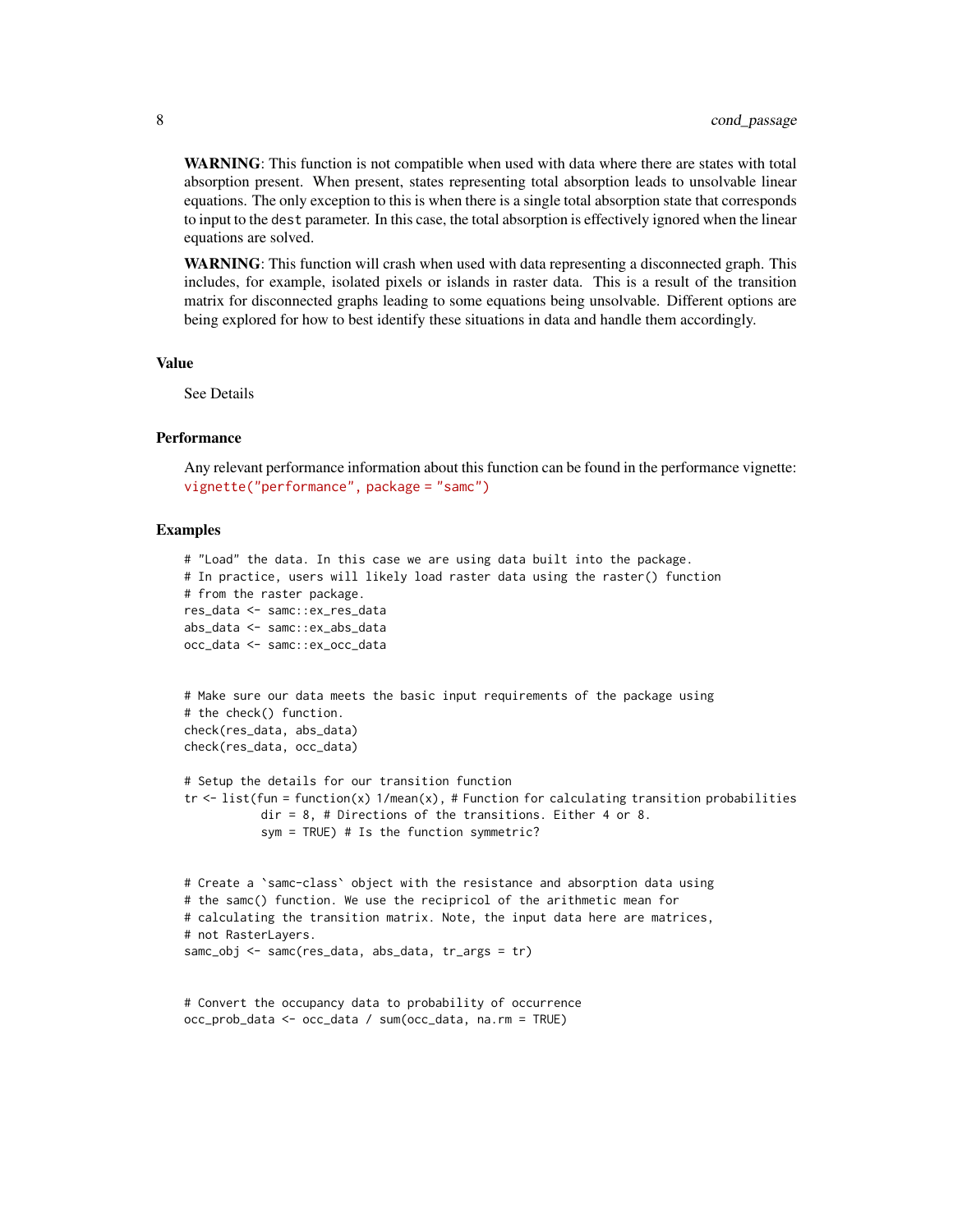#### <span id="page-8-0"></span>dispersal to the control of the control of the control of the control of the control of the control of the control of the control of the control of the control of the control of the control of the control of the control of

```
# Calculate short- and long-term metrics using the analytical functions
short_mort <- mortality(samc_obj, occ_prob_data, time = 50)
short_dist <- distribution(samc_obj, origin = 3, time = 50)
long_disp <- dispersal(samc_obj, occ_prob_data)
visit <- visitation(samc_obj, dest = 4)
surv <- survival(samc_obj)
# Use the map() function to turn vector results into RasterLayer objects.
short_mort_map <- map(samc_obj, short_mort)
short_dist_map <- map(samc_obj, short_dist)
long_disp_map <- map(samc_obj, long_disp)
visit_map <- map(samc_obj, visit)
surv_map <- map(samc_obj, surv)
```
dispersal *Calculate dispersal metrics*

# **Description**

Calculates the probability of individuals visiting locations

#### Usage

dispersal(samc, occ, origin, dest, time)

## S4 method for signature 'samc,missing,missing,location,numeric' dispersal(samc, dest, time)

## S4 method for signature 'samc, ANY, missing, location, numeric' dispersal(samc, occ, dest, time)

## S4 method for signature 'samc,missing,missing,missing,missing' dispersal(samc)

## S4 method for signature 'samc,missing,location,missing,missing' dispersal(samc, origin)

## S4 method for signature 'samc,missing,missing,location,missing' dispersal(samc, dest)

## S4 method for signature 'samc,missing,location,location,missing' dispersal(samc, origin, dest)

## S4 method for signature 'samc,ANY,missing,missing,missing' dispersal(samc, occ)

## S4 method for signature 'samc,ANY,missing,location,missing' dispersal(samc, occ, dest)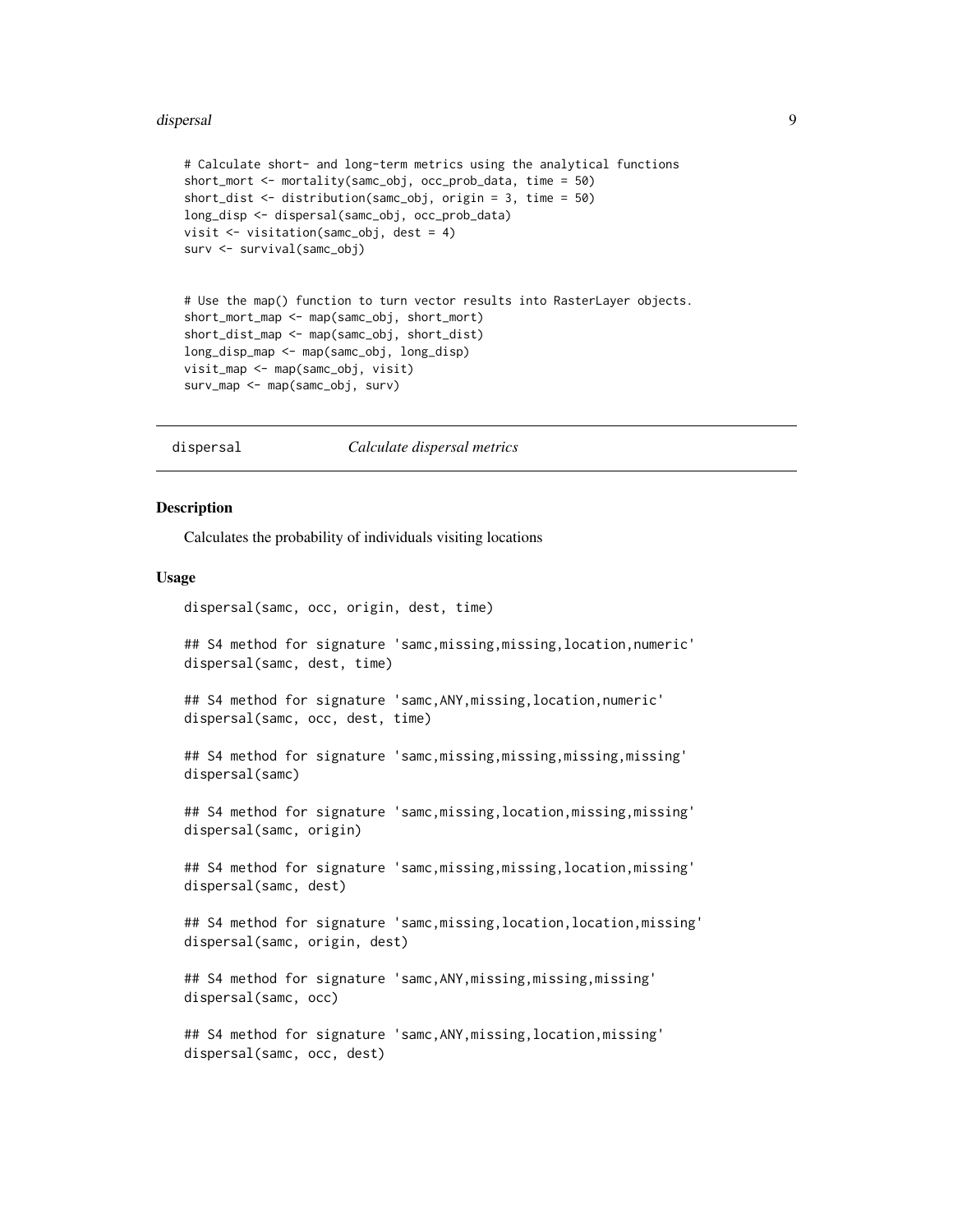# <span id="page-9-0"></span>Arguments

| samc   | A same-class object created using the same function.                                                                                                                                                                                                                                              |
|--------|---------------------------------------------------------------------------------------------------------------------------------------------------------------------------------------------------------------------------------------------------------------------------------------------------|
| осс    | The initial state $\psi$ of the Markov chain. If the same-class objects was con-<br>structed using map inputs, then occ must be the same type of input (either<br>RasterLayer-class or matrix), and must have the same properties as initial<br>map inputs (see the check function).              |
| origin | A positive integer or character name representing transient state i. Corresponds<br>to row $i$ of matrix $P$ in the same-class object. When paired with the dest<br>parameter, multiple values may be provided as a vector.                                                                       |
| dest   | A positive integer or character name representing transient state $j$ . Corresponds<br>to column $j$ of matrix <b>P</b> in the same-class object. When paired with the<br>origin parameter, multiple values may be provided as a vector.                                                          |
| time   | A positive integer or a vector of positive integers representing $t$ time steps. Vec-<br>tors must be ordered and contain no duplicates. Vectors may not be used for<br>metrics that return dense matrices. The maximum time step value is capped at<br>10,000 due to numerical precision issues. |

# Details

 $\tilde{D}_{jt} = (\sum_{n=0}^{t-1} \tilde{Q}^n) \tilde{q}_j$ 

# • dispersal(samc, dest, time)

The result is a vector **v** where  $v_i$  is the probability of visiting transient state j within t or fewer time steps if starting at transient state  $i$ .

Note: Given the current derivation, when  $i = j$ , then  $v_i$  is unknown and has been set to NA.

If multiple time steps were provided as a vector, then the result will be an ordered named list containing a vector for each time step.

If the samc-class object was created using matrix or RasterLayer maps, then vector v can be mapped to a RasterLayer using the [map](#page-18-1) function.

$$
\psi^T \tilde D_{jt}
$$

# • dispersal(samc, occ, dest, time)

The result is a numeric that is the probability of visiting transient state  $j$  within  $t$  or fewer time steps given an initial state  $\psi$ 

If multiple time steps were provided as a vector, then the result will be an ordered named list containing a vector for each time step.

 $D = (F - I)diag(F)^{-1}$ 

# • dispersal(samc)

The result is a matrix M where  $M_{i,j}$  is the probability of visiting transient state j if starting at transient state i.

The returned matrix will always be dense and cannot be optimized. Must enable override to use (see [samc-class](#page-28-1)).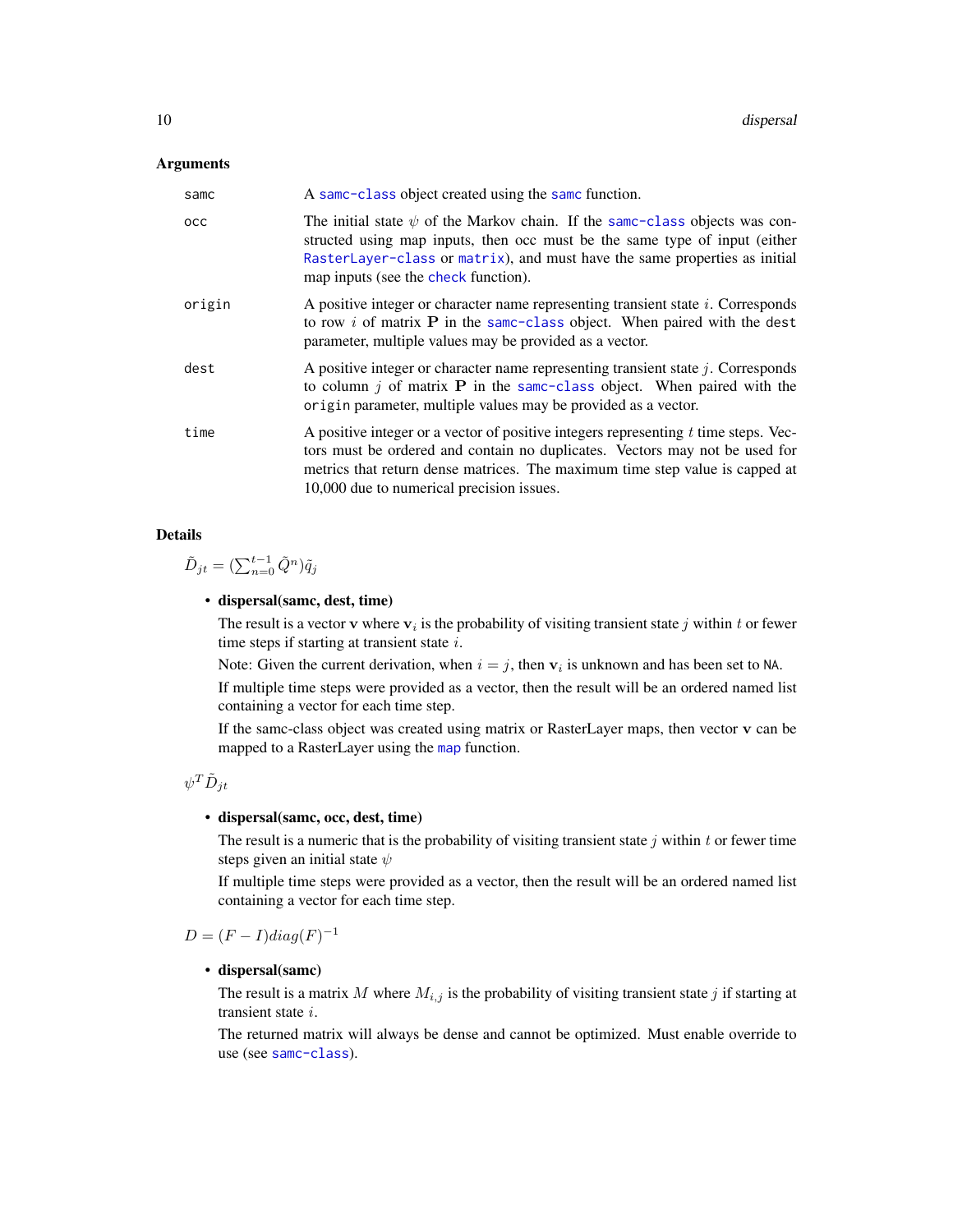#### <span id="page-10-0"></span>dispersal 11

# • dispersal(samc, origin)

The result is a vector **v** where  $v_j$  is the probability of visiting transient state j if starting at transient state i.

If the samc-class object was created using matrix or RasterLayer maps, then vector v can be mapped to a RasterLayer using the [map](#page-18-1) function.

# • dispersal(samc, dest)

The result is a vector **v** where  $v_i$  is the probability of visiting transient state j if starting at transient state i.

If the samc-class object was created using matrix or RasterLayer maps, then vector v can be mapped to a RasterLayer using the [map](#page-18-1) function.

# • dispersal(samc, origin, dest)

The result is a numeric value that is the probability of visiting transient state  $j$  if starting at transient state i.

 $\psi^T D$ 

#### • dispersal(samc, occ)

The result is a vector v where  $v_j$  is the probability of visiting transient state j given an initial state  $\psi$ .

If the samc-class object was created using matrix or RasterLayer maps, then vector v can be mapped to a RasterLayer using the [map](#page-18-1) function.

# • dispersal(samc, occ, dest)

The result is a numeric value that is the probability of visiting transient state  $j$  given an initial state  $\n *ψ*$ .

# Value

See Details

# **Performance**

Any relevant performance information about this function can be found in the performance vignette: [vignette\("performance", package = "samc"\)](../doc/performance.html)

```
# "Load" the data. In this case we are using data built into the package.
# In practice, users will likely load raster data using the raster() function
# from the raster package.
res_data <- samc::ex_res_data
abs_data <- samc::ex_abs_data
occ_data <- samc::ex_occ_data
```

```
# Make sure our data meets the basic input requirements of the package using
# the check() function.
check(res_data, abs_data)
check(res_data, occ_data)
```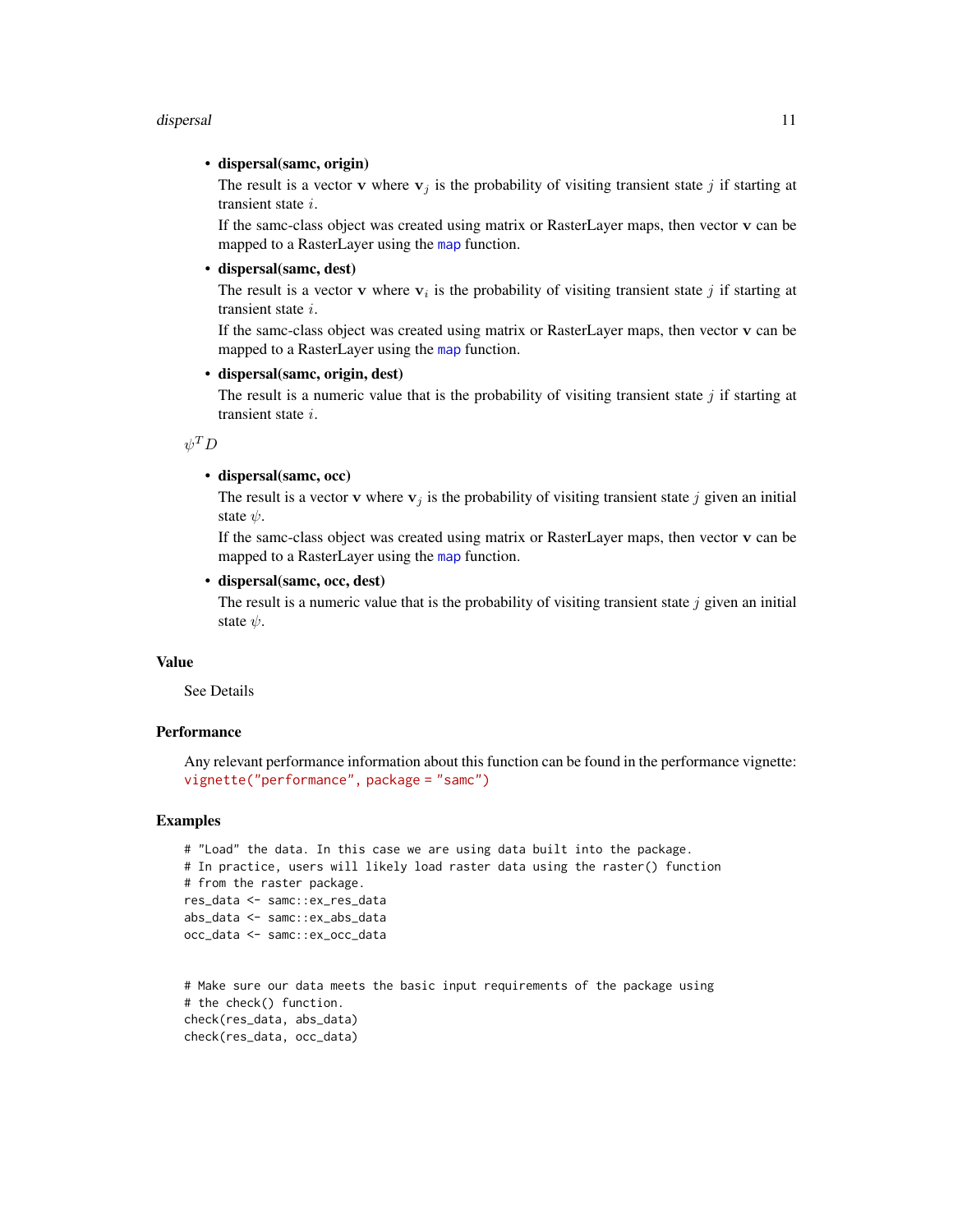```
# Setup the details for our transition function
tr < - list(fun = function(x) 1/mean(x), # Function for calculating transition probabilities
           dir = 8, # Directions of the transitions. Either 4 or 8.
           sym = TRUE) # Is the function symmetric?
# Create a `samc-class` object with the resistance and absorption data using
# the samc() function. We use the recipricol of the arithmetic mean for
# calculating the transition matrix. Note, the input data here are matrices,
# not RasterLayers.
samc_obj <- samc(res_data, abs_data, tr_args = tr)
# Convert the occupancy data to probability of occurrence
occ_prob_data <- occ_data / sum(occ_data, na.rm = TRUE)
# Calculate short- and long-term metrics using the analytical functions
short_mort <- mortality(samc_obj, occ_prob_data, time = 50)
short_dist <- distribution(samc_obj, origin = 3, time = 50)
long_disp <- dispersal(samc_obj, occ_prob_data)
visit <- visitation(samc_obj, dest = 4)
surv <- survival(samc_obj)
# Use the map() function to turn vector results into RasterLayer objects.
short_mort_map <- map(samc_obj, short_mort)
short_dist_map <- map(samc_obj, short_dist)
long_disp_map <- map(samc_obj, long_disp)
visit_map <- map(samc_obj, visit)
surv_map <- map(samc_obj, surv)
```
distribution *Calculate distribution metrics*

#### Description

Calculate the probability of being at a transient state at a specific time.

# Usage

```
distribution(samc, occ, origin, dest, time)
## S4 method for signature 'samc,missing,missing,missing,numeric'
distribution(samc, time)
## S4 method for signature 'samc,missing,location,missing,numeric'
distribution(samc, origin, time)
## S4 method for signature 'samc, missing, missing, location, numeric'
```
<span id="page-11-0"></span>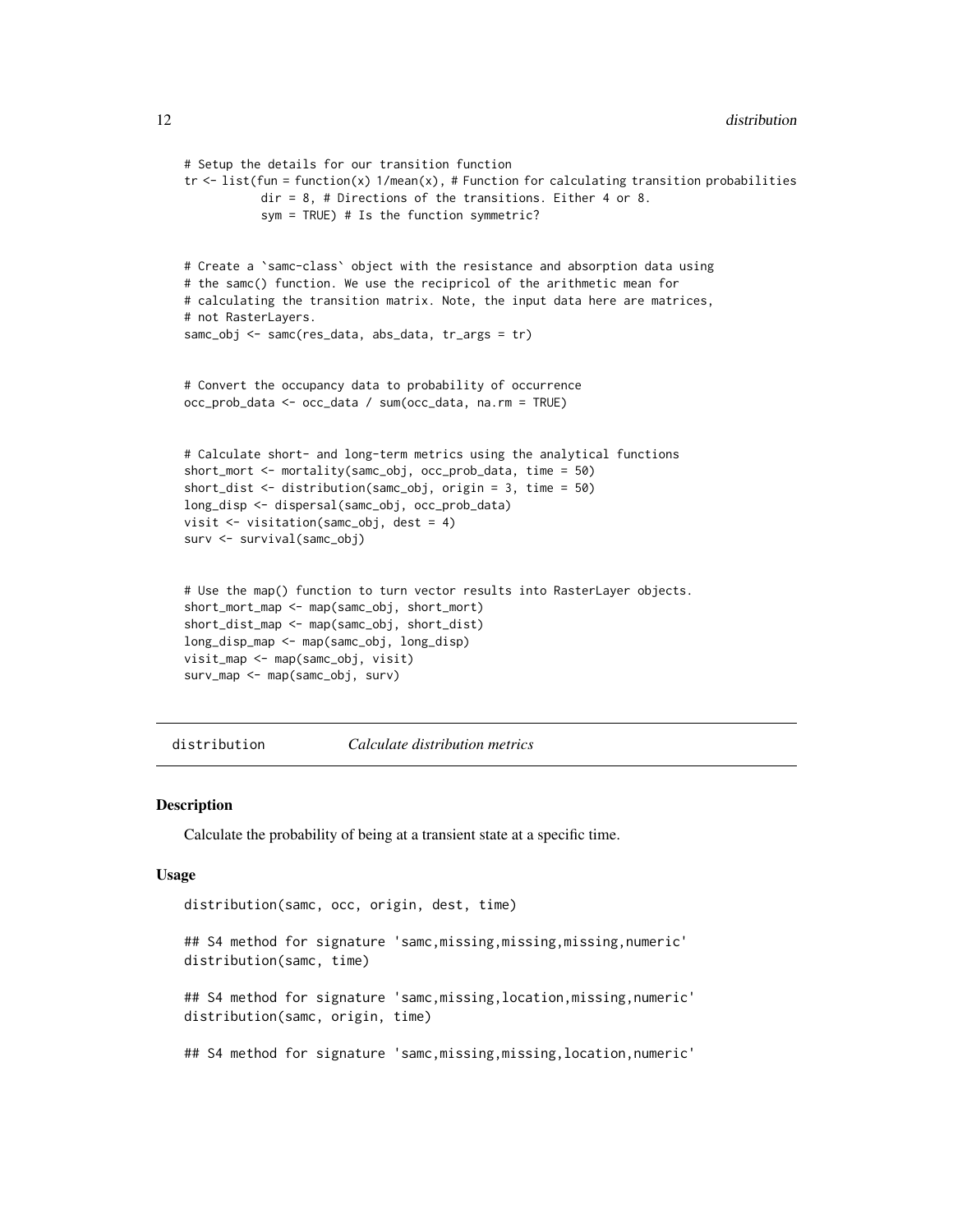# <span id="page-12-0"></span>distribution and the contract of the contract of the contract of the contract of the contract of the contract of the contract of the contract of the contract of the contract of the contract of the contract of the contract

distribution(samc, dest, time) ## S4 method for signature 'samc,missing,location,location,numeric' distribution(samc, origin, dest, time) ## S4 method for signature 'samc, ANY, missing, missing, numeric'

distribution(samc, occ, time)

# Arguments

| samc       | A same-class object created using the same function.                                                                                                                                                                                                                                              |
|------------|---------------------------------------------------------------------------------------------------------------------------------------------------------------------------------------------------------------------------------------------------------------------------------------------------|
| <b>OCC</b> | The initial state $\psi$ of the Markov chain. If the same-class objects was con-<br>structed using map inputs, then occ must be the same type of input (either<br>RasterLayer-class or matrix), and must have the same properties as initial<br>map inputs (see the check function).              |
| origin     | A positive integer or character name representing transient state <i>i</i> . Corresponds<br>to row i of matrix $P$ in the same-class object. When paired with the dest<br>parameter, multiple values may be provided as a vector.                                                                 |
| dest       | A positive integer or character name representing transient state $j$ . Corresponds<br>to column $j$ of matrix <b>P</b> in the same-class object. When paired with the<br>origin parameter, multiple values may be provided as a vector.                                                          |
| time       | A positive integer or a vector of positive integers representing $t$ time steps. Vec-<br>tors must be ordered and contain no duplicates. Vectors may not be used for<br>metrics that return dense matrices. The maximum time step value is capped at<br>10,000 due to numerical precision issues. |

# Details

 $Q^t$ 

# • distribution(samc, time)

The result is a matrix M where  $M_{i,j}$  is the probability of being at transient state j after t time steps if starting at transient state  $i$ .

The returned matrix will always be dense and cannot be optimized. Must enable override to use (see [samc-class](#page-28-1)).

# • distribution(samc, origin, time)

The result is a vector v where  $v_j$  is the probability of being at transient state j after t time steps if starting at transient state  $i$ .

If multiple time steps were provided as a vector, then the result will be an ordered named list containing a vector for each time step.

If the samc-class object was created using matrix or RasterLayer maps, then vector v can be mapped to a RasterLayer using the [map](#page-18-1) function.

# • distribution(samc, dest, time)

The result is a vector **v** where  $v_i$  is the probability of being at transient state j after t time steps if starting at transient state i.

If multiple time steps were provided as a vector, then the result will be an ordered named list containing a vector for each time step.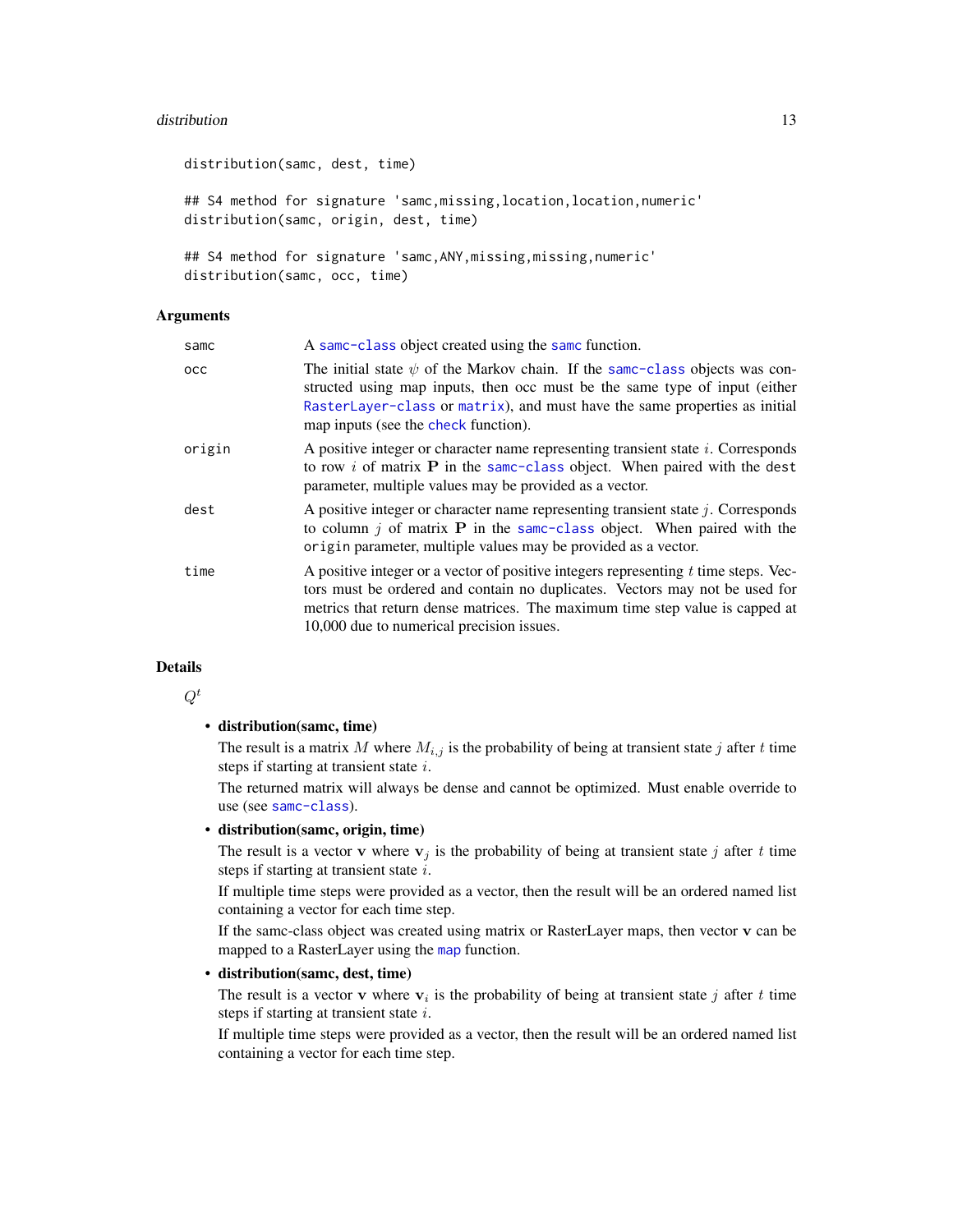<span id="page-13-0"></span>If the samc-class object was created using matrix or RasterLayer maps, then vector v can be mapped to a RasterLayer using the [map](#page-18-1) function.

# • distribution(samc, origin, dest, time)

The result is a numeric value that is the probability of being at a transient state  $j$  after  $t$  time steps if starting at transient state  $i$ .

If multiple time steps were provided as a vector, then the result will be an ordered named list containing a vector for each time step.

 $\psi^T Q^t$ 

#### • distribution(samc, occ, time)

The result is a vector v where  $v_i$  is the probability of being at transient state i after t time steps given an initial state  $\psi$ .

If multiple time steps were provided as a vector, then the result will be an ordered named list containing a vector for each time step.

If the samc-class object was created using matrix or RasterLayer maps, then vector v can be mapped to a RasterLayer using the [map](#page-18-1) function.

# Value

See Details

# **Performance**

Any relevant performance information about this function can be found in the performance vignette: [vignette\("performance", package = "samc"\)](../doc/performance.html)

```
# "Load" the data. In this case we are using data built into the package.
# In practice, users will likely load raster data using the raster() function
# from the raster package.
res_data <- samc::ex_res_data
abs_data <- samc::ex_abs_data
occ_data <- samc::ex_occ_data
# Make sure our data meets the basic input requirements of the package using
```

```
# the check() function.
check(res_data, abs_data)
check(res_data, occ_data)
```

```
# Setup the details for our transition function
tr \le - list(fun = function(x) 1/mean(x), # Function for calculating transition probabilities
           dir = 8, # Directions of the transitions. Either 4 or 8.
           sym = TRUE) # Is the function symmetric?
```

```
# Create a `samc-class` object with the resistance and absorption data using
# the samc() function. We use the recipricol of the arithmetic mean for
# calculating the transition matrix. Note, the input data here are matrices,
```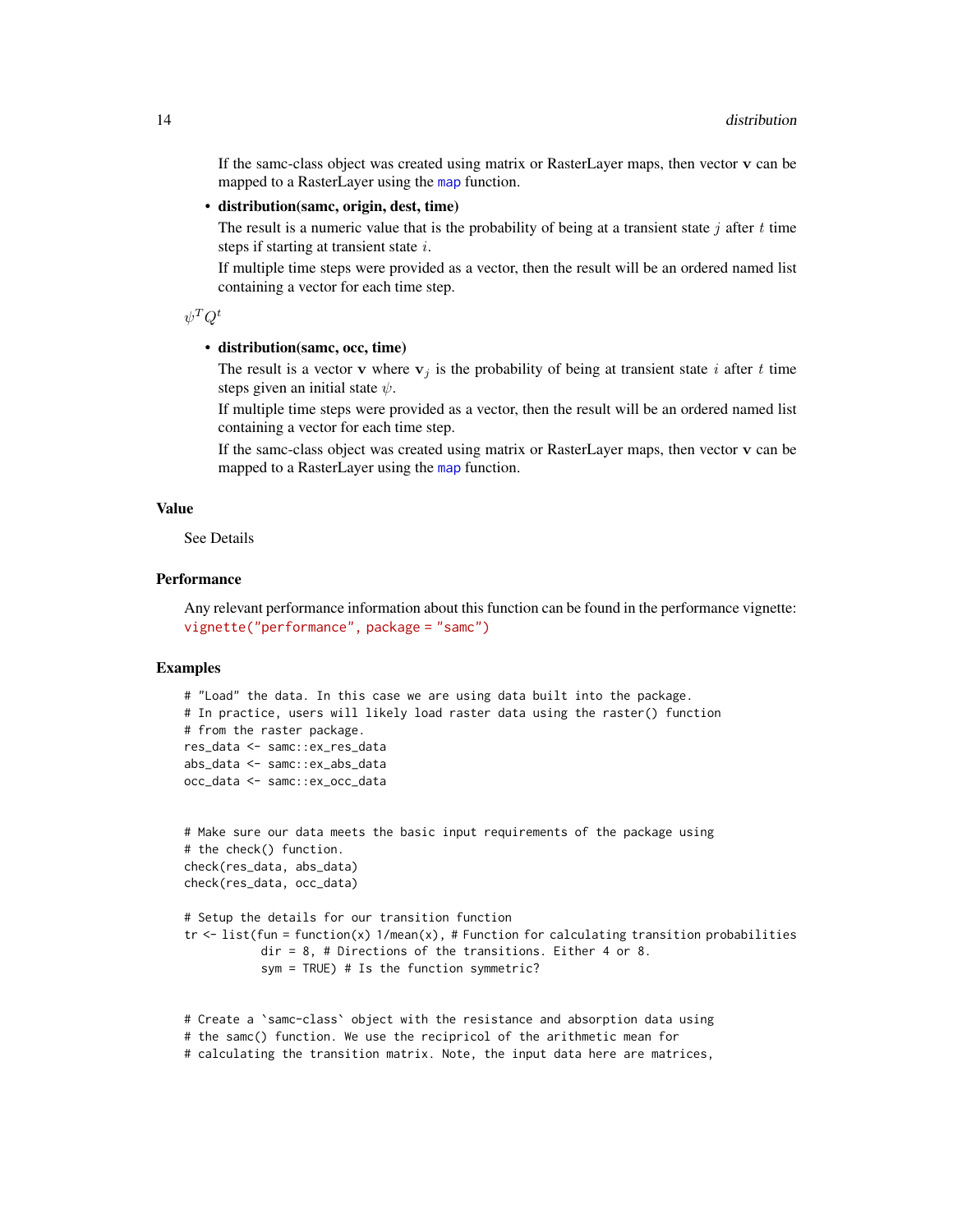# <span id="page-14-0"></span>ex\_abs\_data 15

```
# not RasterLayers.
samc_obj <- samc(res_data, abs_data, tr_args = tr)
# Convert the occupancy data to probability of occurrence
occ_prob_data <- occ_data / sum(occ_data, na.rm = TRUE)
# Calculate short- and long-term metrics using the analytical functions
short_mort <- mortality(samc_obj, occ_prob_data, time = 50)
short_dist <- distribution(samc_obj, origin = 3, time = 50)
long_disp <- dispersal(samc_obj, occ_prob_data)
visit <- visitation(samc_obj, dest = 4)
surv <- survival(samc_obj)
# Use the map() function to turn vector results into RasterLayer objects.
short_mort_map <- map(samc_obj, short_mort)
short_dist_map <- map(samc_obj, short_dist)
long_disp_map <- map(samc_obj, long_disp)
visit_map <- map(samc_obj, visit)
surv_map <- map(samc_obj, surv)
```
ex\_abs\_data *Example absorption data*

# Description

A fabricated dataset containing landscape absorption probability values.

# Usage

ex\_abs\_data

# Format

A matrix with 34 rows and 202 columns.

# Source

Fletcher et al (2019) <doi:10.1111/ele.13333>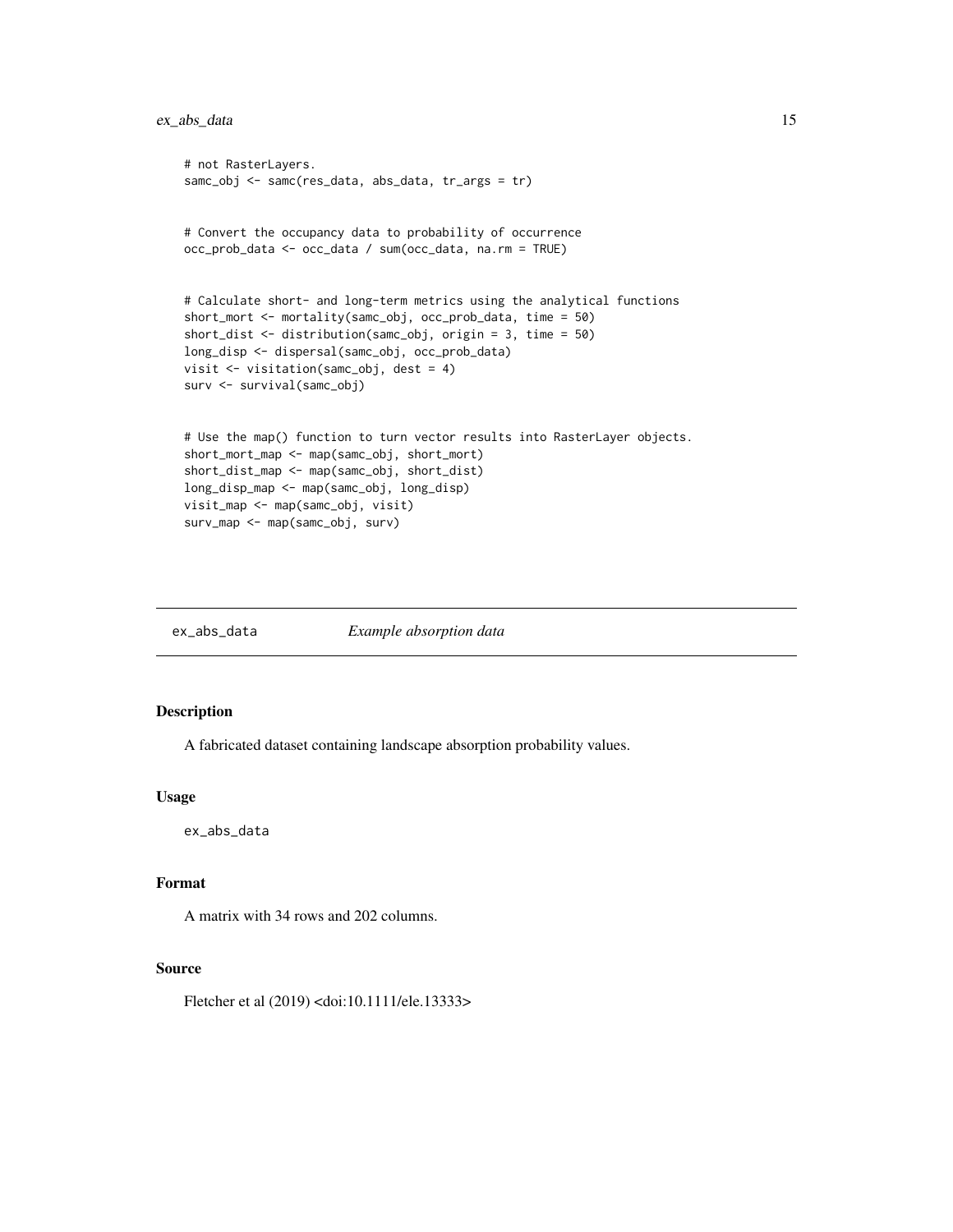<span id="page-15-0"></span>

# Description

A fabricated dataset containing landscape occupancy values.

# Usage

ex\_occ\_data

# Format

A matrix with 34 rows and 202 columns.

# Source

Fletcher et al (2019) <doi:10.1111/ele.13333>

ex\_res\_data *Example resistance data*

# Description

A fabricated dataset containing landscape resistance values.

# Usage

ex\_res\_data

# Format

A matrix with 34 rows and 202 columns.

# Source

Fletcher et al (2019) <doi:10.1111/ele.13333>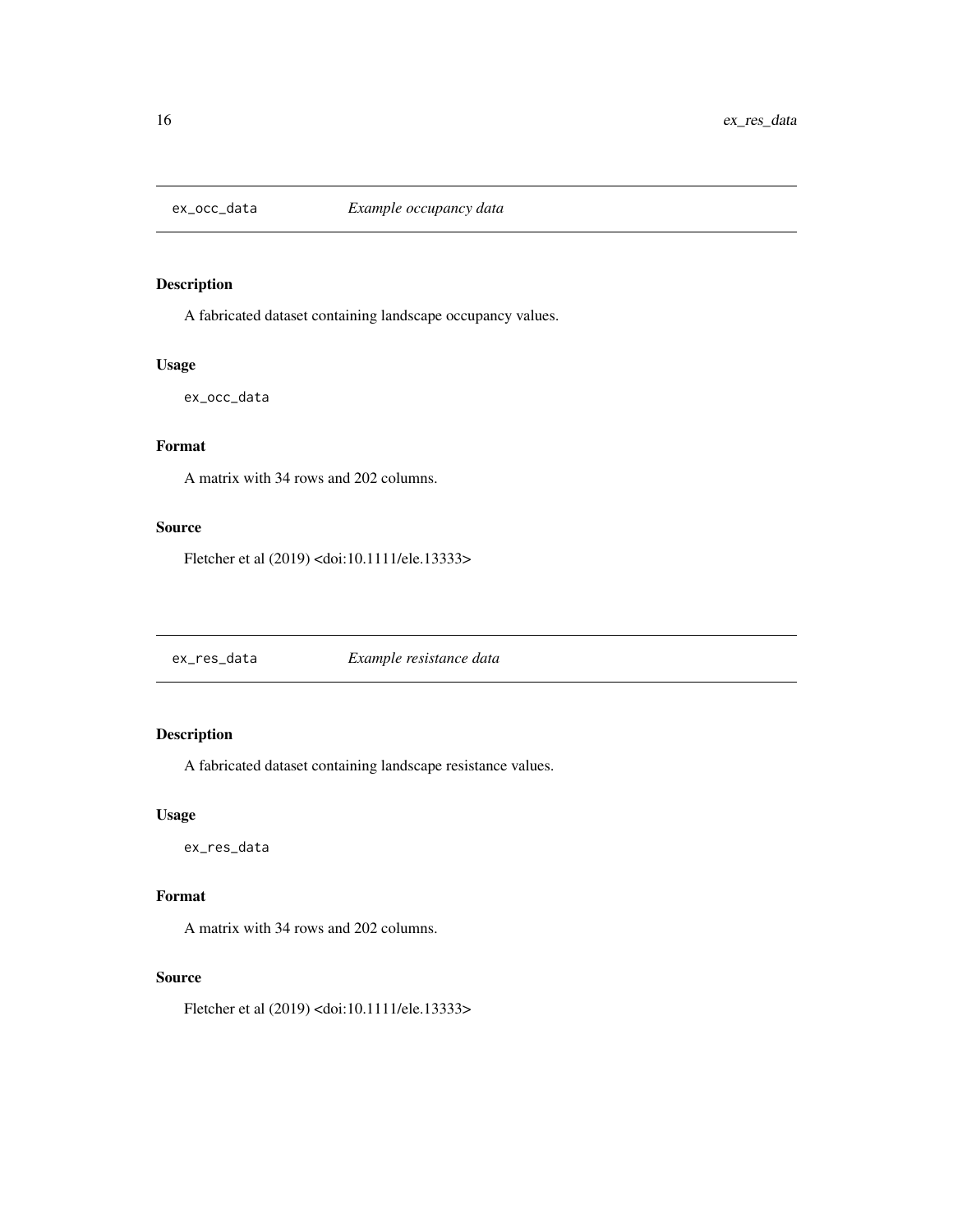<span id="page-16-1"></span><span id="page-16-0"></span>

# Description

Get cell numbers from raster data

# Usage

```
locate(samc, xy)
## S4 method for signature 'samc,missing'
locate(samc)
## S4 method for signature 'samc,ANY'
locate(samc, xy)
```
# Arguments

| samc | A samc-class object                                                              |
|------|----------------------------------------------------------------------------------|
| XV   | Any valid input to the y argument of the extract function in the raster package. |

# **Details**

This function is used to get cell numbers from raster data. The numbers used for origin and destination values in many samc metrics refer to column/row numbers of the P matrix. For a P matrix derived from raster data, these numbers would normally line up with the cell numbers of the raster, but this is not always true. This is the case when the raster contains NA data; the cells associated with this data are excluded from the P matrix. This causes issues trying to determine the cell numbers that should be used in analyses.

The [locate](#page-16-1) function operates more-or-less like the [cellFromXY](#page-0-0) function in the raster package, but unlike [cellFromXY](#page-0-0), locate properly accounts for NA cells in identifying cell numbers from coordinate data.

This function can also be used if the samc object was created from matrix inputs for the resistance, absorption, and fidelity parameters. In this case, the values in the xy coordinate parameter can be column-row values with the caveat that  $(1,1)$  is the bottom left corner.

The xy parameter can also be excluded. In this case, the function returns a raster where the values of the cells contains the cell number.

Internally, this function relies on the [extract](#page-0-0) function from the raster package, and any valid input for the y argument of that function is valid here.

#### Value

A RasterLayer or a vector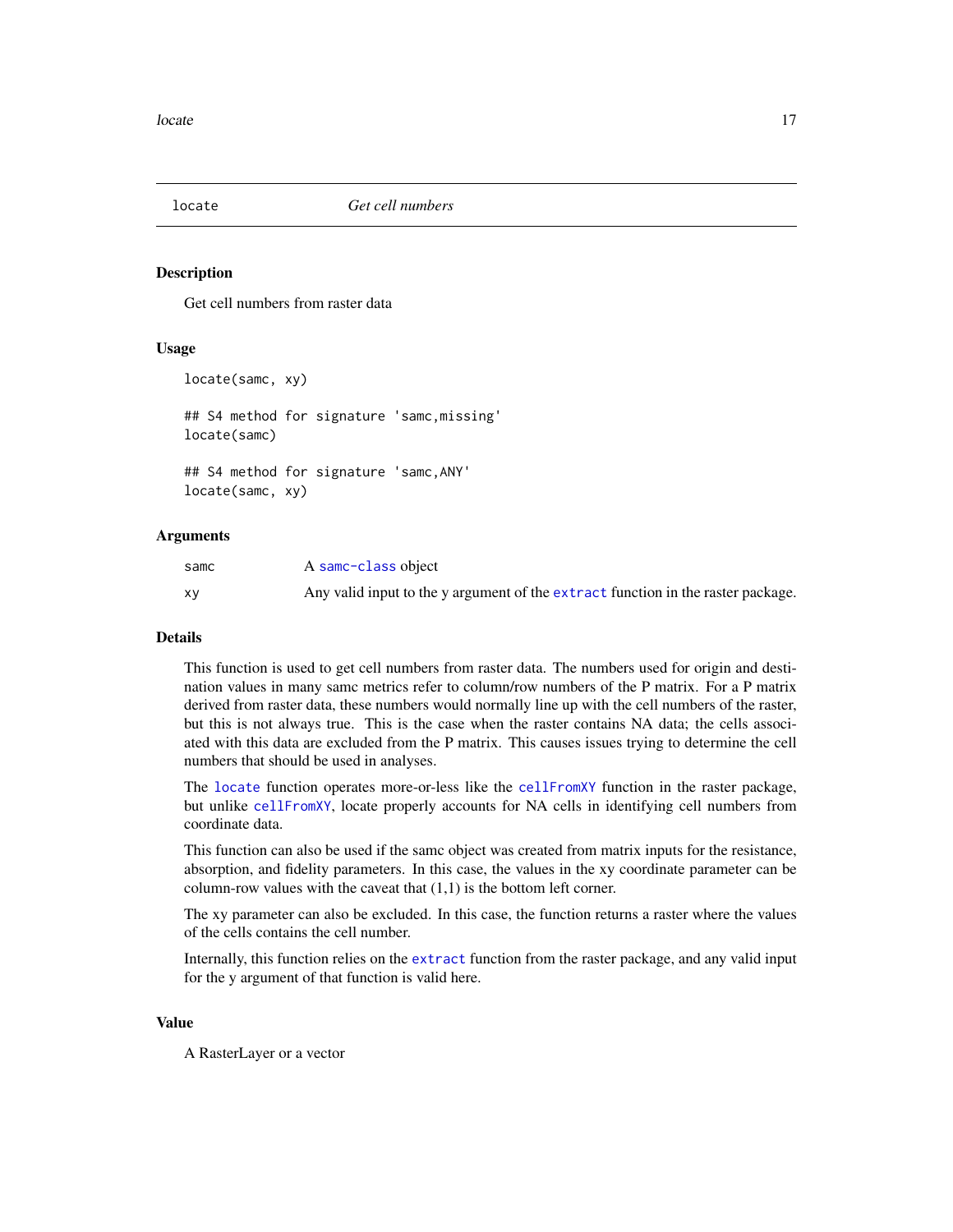# Examples

```
library(samc)
library(raster)
# Load example data
res_data <- samc::ex_res_data
abs_data <- samc::ex_abs_data
occ_data <- samc::ex_occ_data
# Create samc-class object
samc_obj <- samc(res_data, abs_data,
                 tr_{args} = list(fun = function(x) 1/mean(x), dir = 8, sym = TRUE)# We can use locate() to return a raster with the cell numbers encoded as data
# in the cells
cell_raster <- locate(samc_obj)
plot(cell_raster)
# We can use a variety of spatial inputs to get cell numbers using locate()
# The simplest is a two-column data.frame
coords \leq data.frame(x = c(50, 79, 22),
                     y = c(25, 11, 19)print(coords)
locate(samc_obj, coords)
# You will get an error if you input a coordinate that does not correspond
# to a non-NA cell
coords \leq data.frame(x = c(1),
                    y = c(1)print(coords)
try(locate(samc_obj, coords))
```
location-class *location class*

#### Description

Union class for location inputs

#### Details

The location class is a union class of the "numeric" and "character" classes. Users generally do not need to worry about it except to know that any method parameter with "location" as the type can have either an integer or a character name provided as input.

<span id="page-17-0"></span>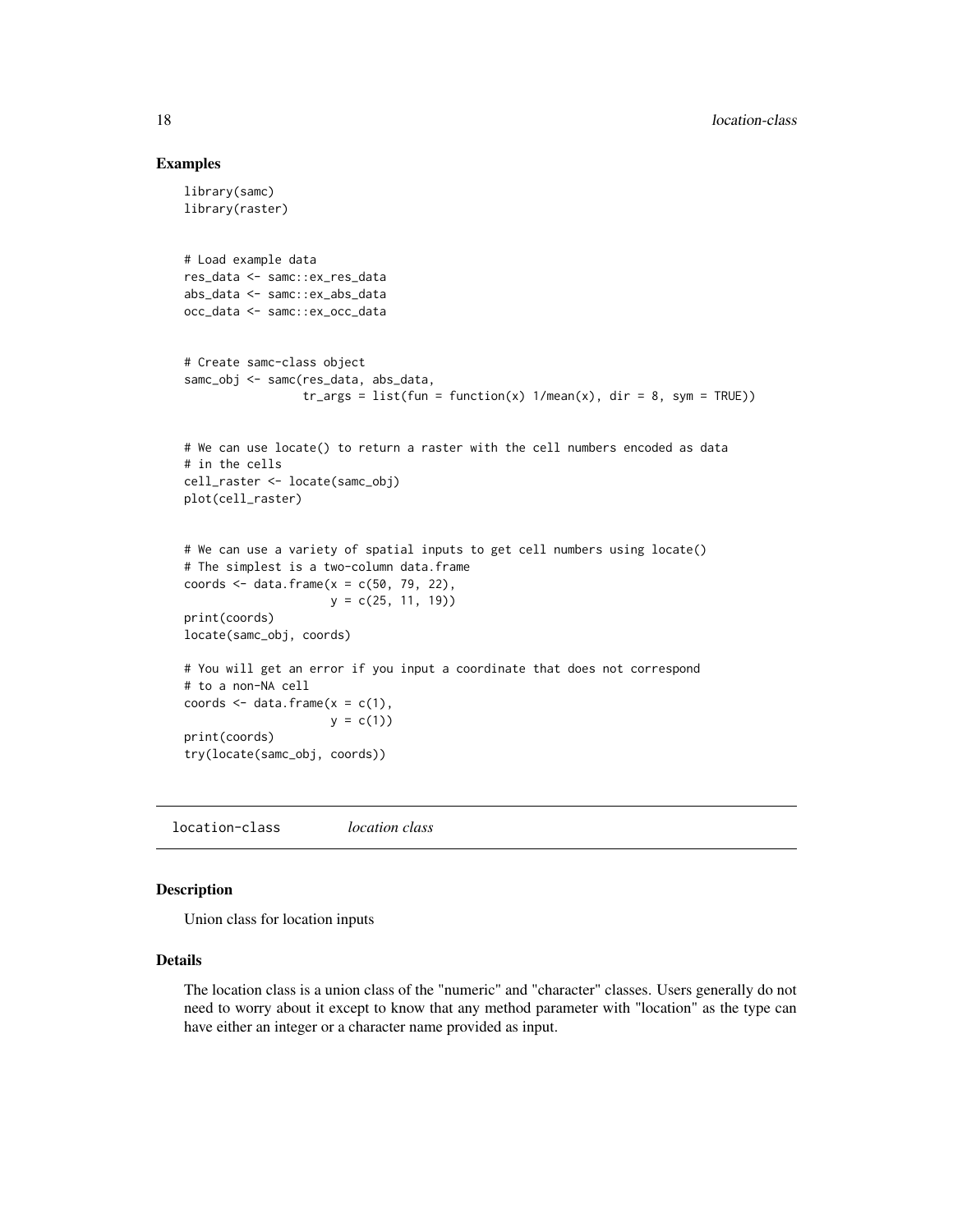<span id="page-18-1"></span><span id="page-18-0"></span>

# Description

Map vector data to a RasterLayer

# Usage

```
map(samc, vec)
## S4 method for signature 'samc,numeric'
map(samc, vec)
## S4 method for signature 'samc,list'
```
map(samc, vec)

# Arguments

| samc | Spatial absorbing Markov chain object. This should be output from the same()<br>function. |
|------|-------------------------------------------------------------------------------------------|
| vec  | Vector data to fill into the map.                                                         |

# Details

This is a convenience function to ensure that vector data is properly mapped back to the original landscape data. The reason this is needed is that the package supports both matrices and Raster-Layers, which differ in the order that data is read and written (R matrices are column-major order, whereas the raster package uses row-major order). Internally, the package uses only a single order, regardless of the original data. This can cause issues with mapping vector results if care is not taken, and this function is provided to simplify the process. It also correctly maps results for landscape data that has NA cells, which are another potential source of error if not careful.

The only requirement of the vec input is that the number of elements in it matches the number of non-NA cells in the landscape data that was used to create the samc object.

# Value

A RasterLayer object

```
# "Load" the data. In this case we are using data built into the package.
# In practice, users will likely load raster data using the raster() function
# from the raster package.
res_data <- samc::ex_res_data
abs_data <- samc::ex_abs_data
occ_data <- samc::ex_occ_data
```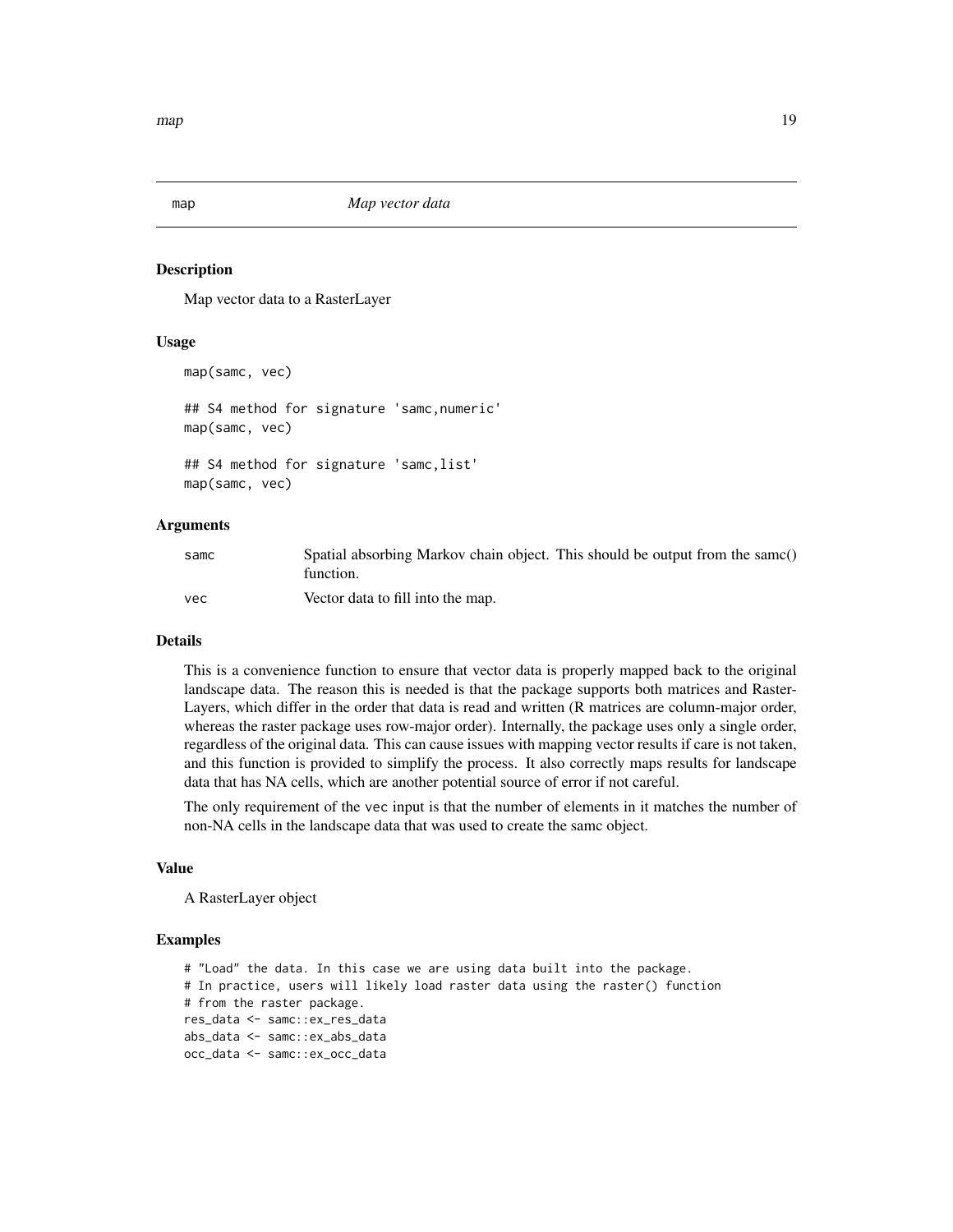```
# Make sure our data meets the basic input requirements of the package using
# the check() function.
check(res_data, abs_data)
check(res_data, occ_data)
# Setup the details for our transition function
tr \le list(fun = function(x) 1/mean(x), # Function for calculating transition probabilities
           dir = 8, # Directions of the transitions. Either 4 or 8.
           sym = TRUE) # Is the function symmetric?
# Create a `samc-class` object with the resistance and absorption data using
# the samc() function. We use the recipricol of the arithmetic mean for
# calculating the transition matrix. Note, the input data here are matrices,
# not RasterLayers.
samc_obj <- samc(res_data, abs_data, tr_args = tr)
# Convert the occupancy data to probability of occurrence
occ_prob_data <- occ_data / sum(occ_data, na.rm = TRUE)
# Calculate short- and long-term metrics using the analytical functions
short_mort <- mortality(samc_obj, occ_prob_data, time = 50)
short_dist <- distribution(samc_obj, origin = 3, time = 50)
long_disp <- dispersal(samc_obj, occ_prob_data)
visit <- visitation(samc_obj, dest = 4)
surv <- survival(samc_obj)
# Use the map() function to turn vector results into RasterLayer objects.
short_mort_map <- map(samc_obj, short_mort)
short_dist_map <- map(samc_obj, short_dist)
long_disp_map <- map(samc_obj, long_disp)
visit_map <- map(samc_obj, visit)
surv_map <- map(samc_obj, surv)
```
<span id="page-19-1"></span>mortality *Calculate mortality metrics*

# Description

Calculates the probability of absorption at individual transient states.

#### Usage

```
mortality(samc, occ, origin, dest, time)
```
<span id="page-19-0"></span>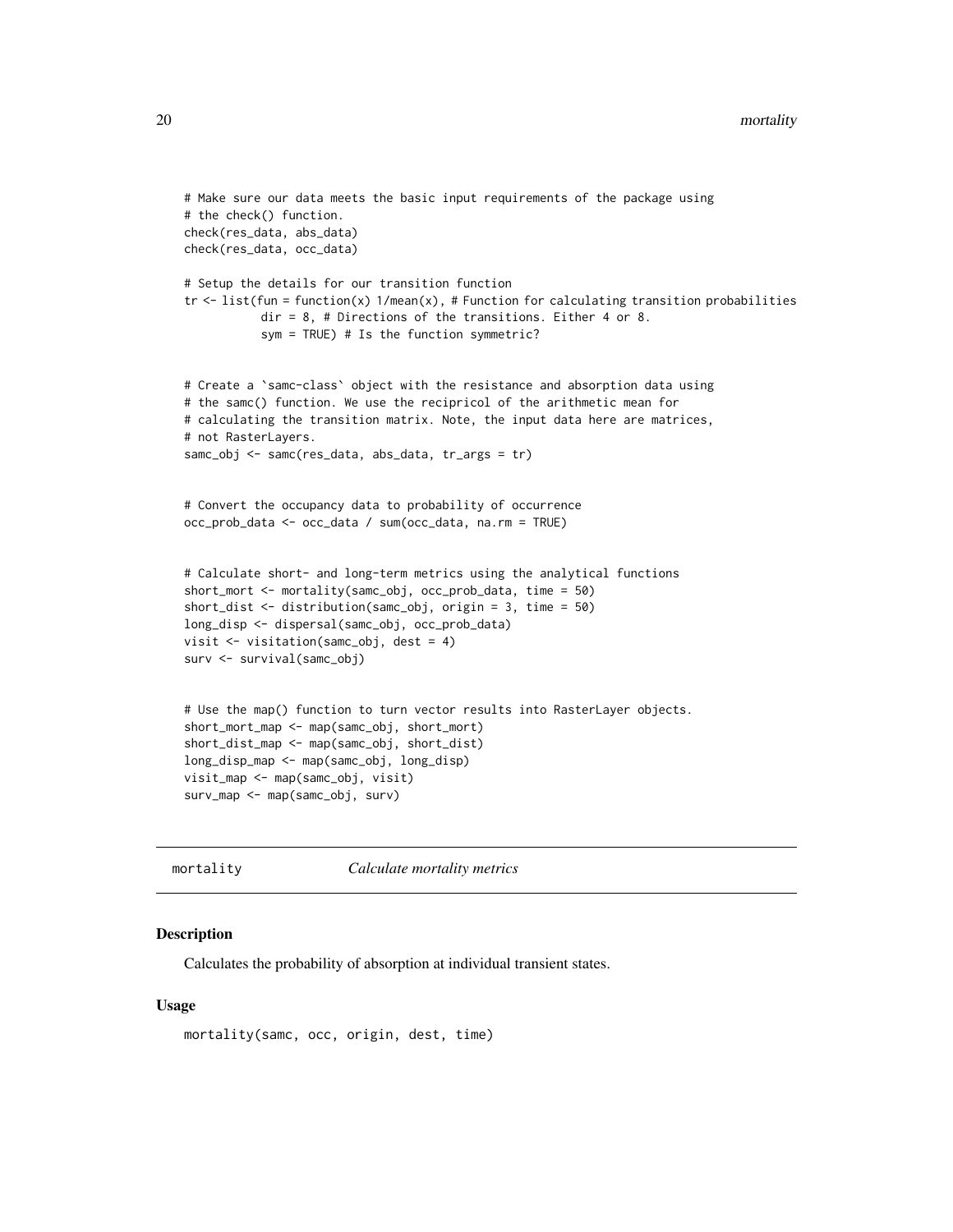#### <span id="page-20-0"></span>mortality 21

```
## S4 method for signature 'samc,missing,missing,missing,numeric'
mortality(samc, time)
## S4 method for signature 'samc, missing, location, missing, numeric'
mortality(samc, origin, time)
## S4 method for signature 'samc, missing, missing, location, numeric'
mortality(samc, dest, time)
## S4 method for signature 'samc, missing, location, location, numeric'
mortality(samc, origin, dest, time)
## S4 method for signature 'samc,ANY,missing,missing,numeric'
mortality(samc, occ, time)
## S4 method for signature 'samc,missing,missing,missing,missing'
mortality(samc)
## S4 method for signature 'samc,missing,location,missing,missing'
mortality(samc, origin)
## S4 method for signature 'samc,missing,missing,location,missing'
mortality(samc, dest)
## S4 method for signature 'samc, missing, location, location, missing'
mortality(samc, origin, dest)
```
## S4 method for signature 'samc, ANY, missing, missing, missing' mortality(samc, occ)

#### **Arguments**

| samc   | A same-class object created using the same function.                                                                                                                                                                                                                                              |
|--------|---------------------------------------------------------------------------------------------------------------------------------------------------------------------------------------------------------------------------------------------------------------------------------------------------|
| осс    | The initial state $\psi$ of the Markov chain. If the same-class objects was con-<br>structed using map inputs, then occ must be the same type of input (either<br>RasterLayer-class or matrix), and must have the same properties as initial<br>map inputs (see the check function).              |
| origin | A positive integer or character name representing transient state <i>i</i> . Corresponds<br>to row i of matrix $P$ in the same-class object. When paired with the dest<br>parameter, multiple values may be provided as a vector.                                                                 |
| dest   | A positive integer or character name representing transient state $j$ . Corresponds<br>to column $j$ of matrix <b>P</b> in the same-class object. When paired with the<br>origin parameter, multiple values may be provided as a vector.                                                          |
| time   | A positive integer or a vector of positive integers representing $t$ time steps. Vec-<br>tors must be ordered and contain no duplicates. Vectors may not be used for<br>metrics that return dense matrices. The maximum time step value is capped at<br>10,000 due to numerical precision issues. |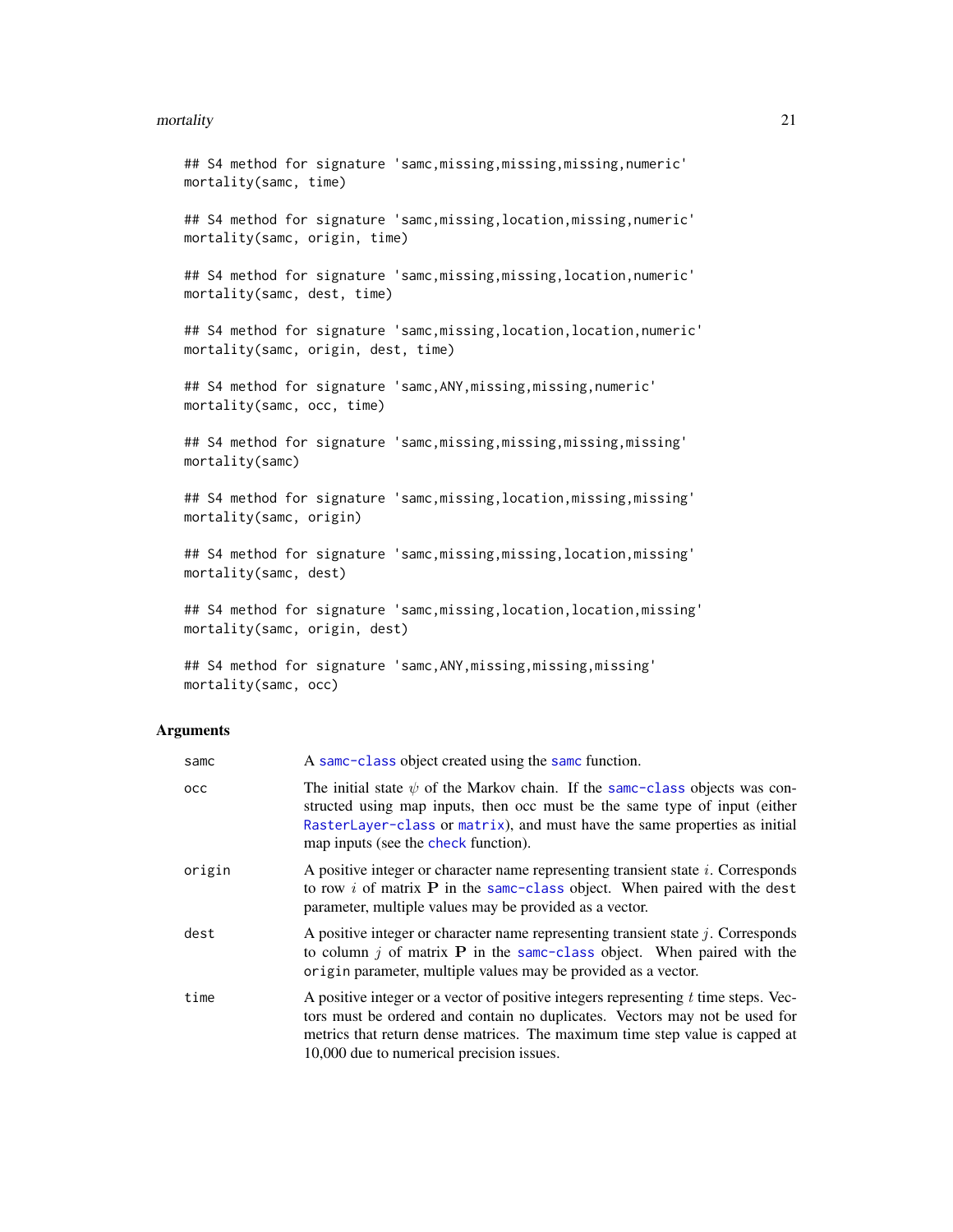# <span id="page-21-0"></span>Details

$$
\tilde{B}_t = (\sum_{n=0}^{t-1} Q^n) \tilde{R}
$$

# • mortality(samc, time)

The result is a matrix M where  $M_{i,j}$  is the probability of absorption at transient state j within  $t$  or fewer steps if starting at transient state  $i$ .

The returned matrix will always be dense and cannot be optimized. Must enable override to use (see [samc-class](#page-28-1)).

#### • mortality (samc, origin, time)

The result is a vector **v** where  $\mathbf{v}_j$  is the probability of absorption at transient state j within t or fewer steps if starting at transient state  $i$ .

If multiple time steps were provided as a vector, then the result will be an ordered named list containing a vector for each time step.

If the samc-class object was created using matrix or RasterLayer maps, then vector v can be [map](#page-18-1)ped to a RasterLayer using the map function.

#### • mortality(samc, dest, time)

The result is a vector v where  $v_i$  is the probability of absorption at transient state j within t or fewer steps if starting at transient state  $i$ .

If multiple time steps were provided as a vector, then the result will be an ordered named list containing a vector for each time step.

If the samc-class object was created using matrix or RasterLayer maps, then vector v can be mapped to a RasterLayer using the [map](#page-18-1) function.

# • mortality(samc, origin, dest, time)

The result is a numeric value that is the probability of absorption at transient state j within  $t$ or fewer time steps if starting at transient state  $i$ .

If multiple time steps were provided as a vector, then the result will be an ordered named list containing a numeric value for each time step.

 $\psi^T \tilde{B}_t$ 

# • mortality(samc, occ, time)

The result is a vector v where  $v_i$  is the unconditional probability of absorption at transient state j within t or fewer steps given an initial state  $\psi$ .

If multiple time steps were provided as a vector, then the result will be an ordered named list containing a vector for each time step.

If the samc-class object was created using matrix or RasterLayer maps, then vector v can be [map](#page-18-1)ped to a RasterLayer using the map function.

# $B = F\tilde{R}$

#### • mortality(samc)

The result is a matrix M where  $M_{i,j}$  is the probability of absorption at transient state j if starting at transient state i.

The returned matrix will always be dense and cannot be optimized. Must enable override to use (see [samc-class](#page-28-1)).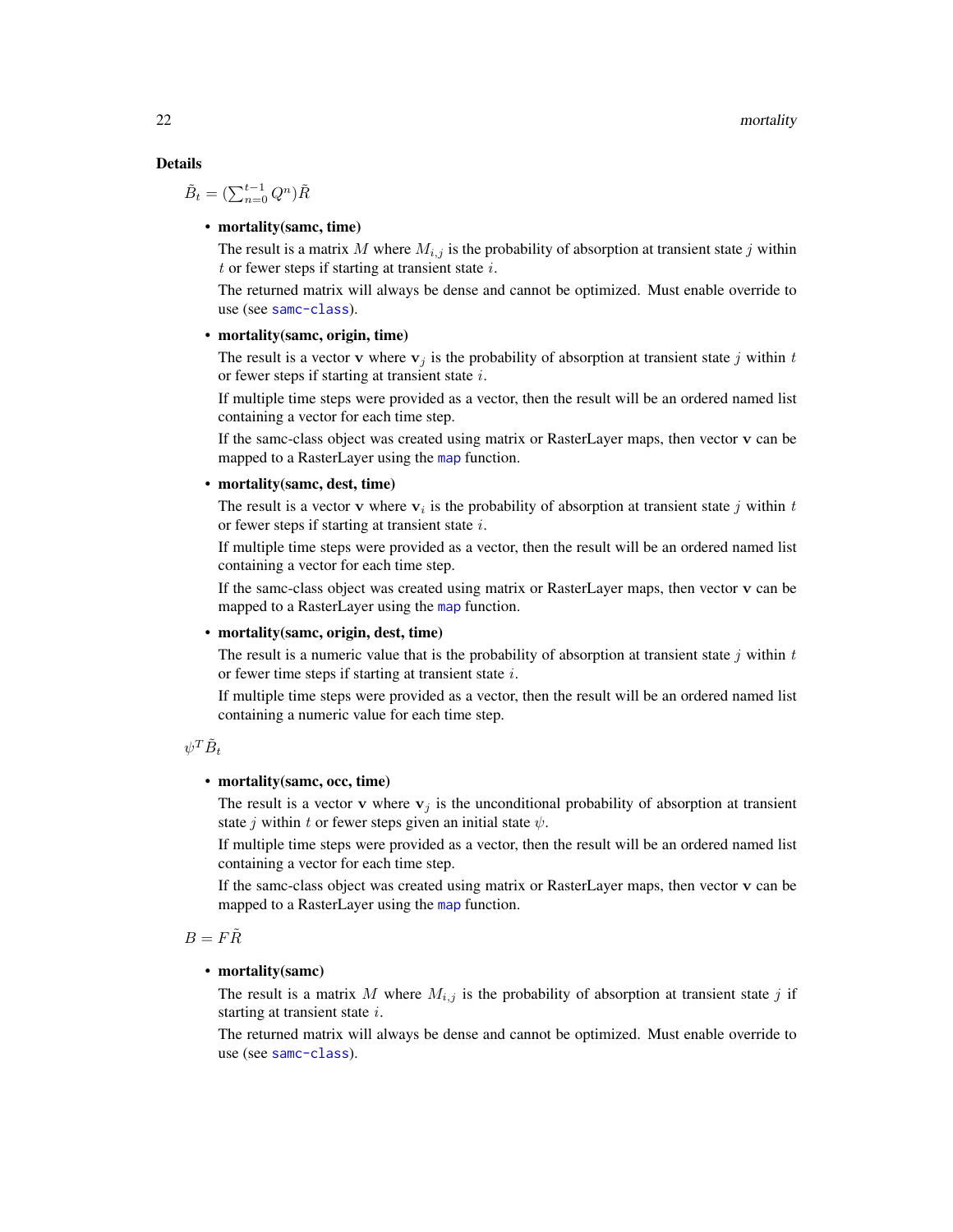#### <span id="page-22-0"></span>mortality 23

# • mortality(samc, origin)

The result is a vector v where  $v_j$  is the probability of absorption at transient state j if starting at transient state i.

If the samc-class object was created using matrix or RasterLayer maps, then vector v can be mapped to a RasterLayer using the [map](#page-18-1) function.

# • mortality(samc, dest)

The result is a vector v where  $v_i$  is the probability of absorption at transient state j if starting at transient state i.

If the samc-class object was created using matrix or RasterLayer maps, then vector v can be mapped to a RasterLayer using the [map](#page-18-1) function.

# • mortality(samc, origin, dest)

The result is a numeric value that is the probability of absorption at transient state  $j$  if starting at transient state i.

 $\psi^T B$ 

# • mortality(samc, occ)

The result is a vector v where  $v_j$  is the unconditional probability of absorption at transient state *j* given an initial state  $\psi$ .

If the samc-class object was created using matrix or RasterLayer maps, then vector v can be mapped to a RasterLayer using the [map](#page-18-1) function.

#### Value

See Details

#### **Performance**

Any relevant performance information about this function can be found in the performance vignette: [vignette\("performance", package = "samc"\)](../doc/performance.html)

```
# "Load" the data. In this case we are using data built into the package.
# In practice, users will likely load raster data using the raster() function
# from the raster package.
res_data <- samc::ex_res_data
abs_data <- samc::ex_abs_data
occ_data <- samc::ex_occ_data
# Make sure our data meets the basic input requirements of the package using
# the check() function.
check(res_data, abs_data)
check(res_data, occ_data)
# Setup the details for our transition function
```

```
tr < - list(fun = function(x) 1/mean(x), # Function for calculating transition probabilities
          dir = 8, # Directions of the transitions. Either 4 or 8.
          sym = TRUE) # Is the function symmetric?
```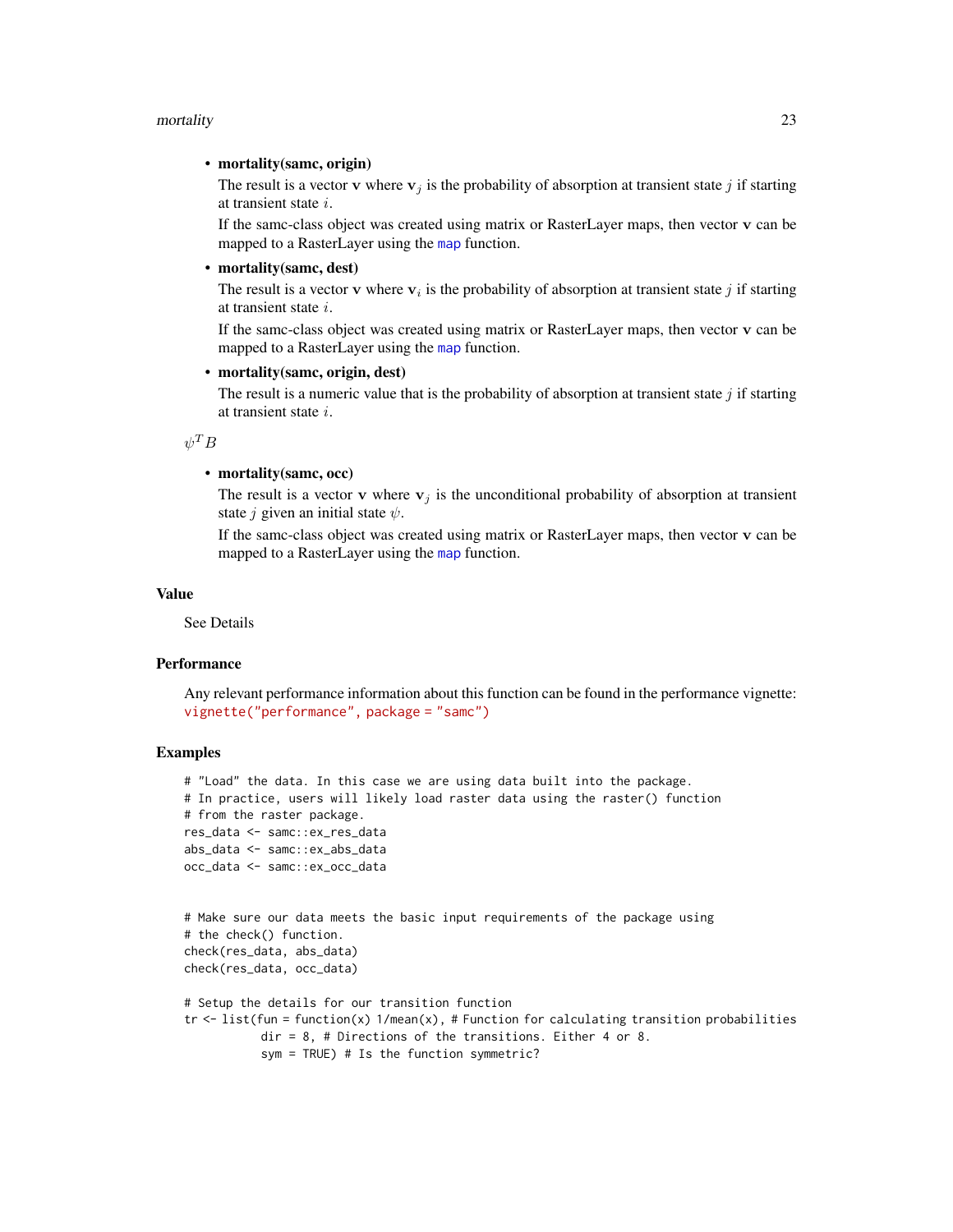```
# Create a `samc-class` object with the resistance and absorption data using
# the samc() function. We use the recipricol of the arithmetic mean for
# calculating the transition matrix. Note, the input data here are matrices,
# not RasterLayers.
samc_obj <- samc(res_data, abs_data, tr_args = tr)
# Convert the occupancy data to probability of occurrence
occ_prob_data <- occ_data / sum(occ_data, na.rm = TRUE)
# Calculate short- and long-term metrics using the analytical functions
short_mort <- mortality(samc_obj, occ_prob_data, time = 50)
short_dist <- distribution(samc_obj, origin = 3, time = 50)
long_disp <- dispersal(samc_obj, occ_prob_data)
visit <- visitation(samc_obj, dest = 4)
surv <- survival(samc_obj)
# Use the map() function to turn vector results into RasterLayer objects.
short_mort_map <- map(samc_obj, short_mort)
short_dist_map <- map(samc_obj, short_dist)
long_disp_map <- map(samc_obj, long_disp)
visit_map <- map(samc_obj, visit)
```

```
surv_map <- map(samc_obj, surv)
```
pairwise *Pairwise analyses*

# **Description**

Analysis for pairwise combinations locations

# Usage

```
pairwise(fun, samc, origin, dest)
```
## S4 method for signature '`function`,samc,location,location' pairwise(fun, samc, origin, dest)

## S4 method for signature '`function`,samc,location,missing' pairwise(fun, samc, origin)

# Arguments

| fun  | A same analytical function with signature fun(same, origin, dest) |
|------|-------------------------------------------------------------------|
| samc | A samc-class object                                               |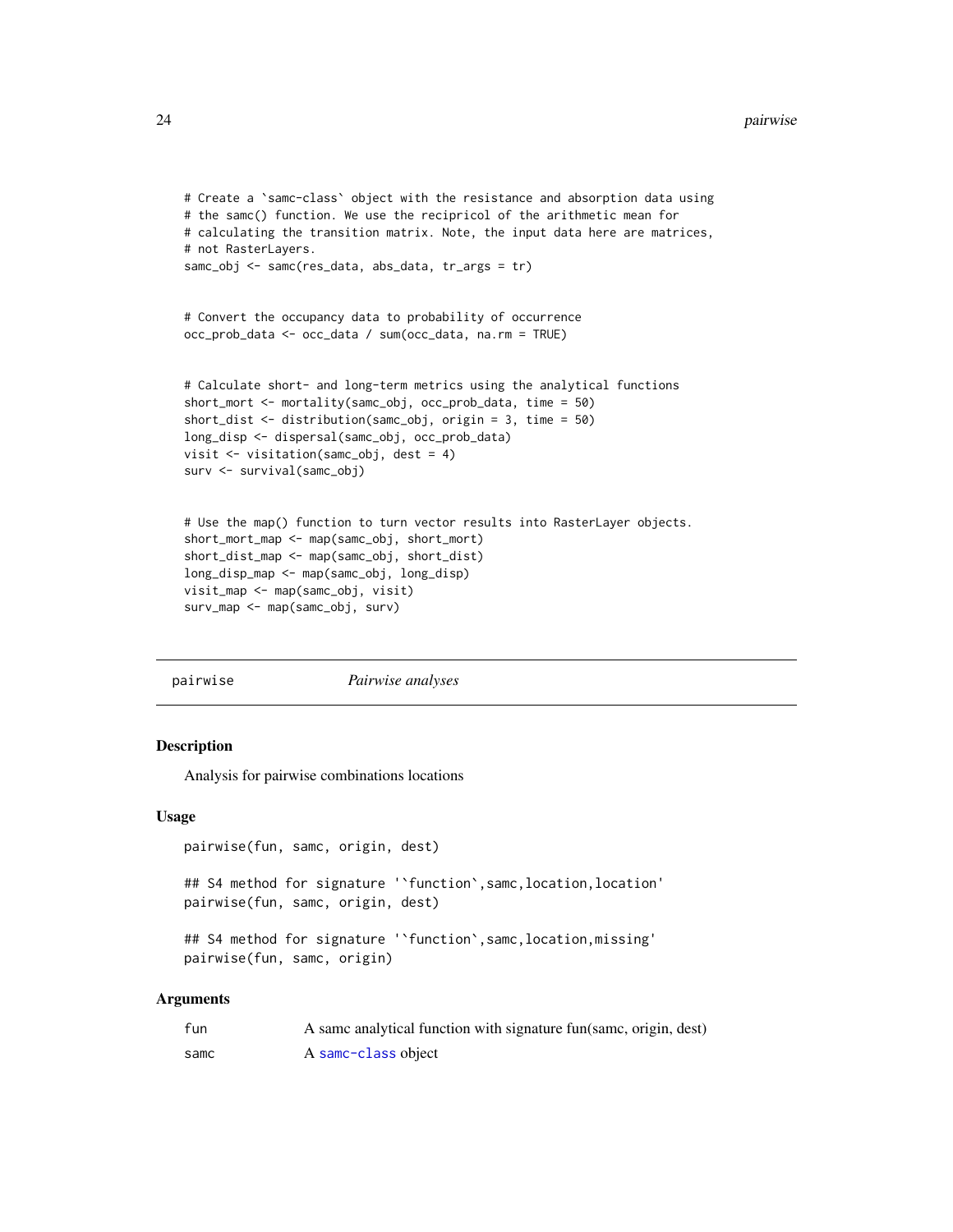#### pairwise 25

| origin | A vector of locations                                                |
|--------|----------------------------------------------------------------------|
| dest   | A vector of locations. Can be excluded to reuse the origin parameter |

# Details

When providing vector inputs for the 'origin' and 'dest' parameters to analytical functions, the package assumes that users are providing pairs of 'origin' and 'dest'. That is, 'origin[1]' is paired with 'dest[1]', 'origin[2]' is paired 'dest[2]', etc. Another way to think about it is that these two vector inputs can be treated as columns in the same dataframe. The result of the analytical function then is a vector of the same length as the input. This behavior works for any situation, so it is the default for the package.

However, some users may wish to run an analytical function for all the pairwise combinations of the values in the input vectors. That is, 'origin[1]' is paired with 'dest[1]', 'dest[2]', 'dest[3]', etc, before moving on to the next elements in 'origin'. This approach has the advantage of potentially reducing the amount of code needed for an analysis, and the results can be represented as a pairwise matrix, but it is not suitable for all situations. To enable this second approach more easily, the 'pairwise()' function runs all the combinations of the 'origin' and 'dest' parameters for an analytical function and returns the results in a 'long' format data.frame. This data.frame can then be reshaped into a pairwise matrix or 'wide' format data.frame using tools like the reshape2 or tidyr packages.

This function is not intended to be used with other inputs such as 'occ' or 'time'

# Value

A 'long' format data.frame

```
library(samc)
# Load example data
res_data <- samc::ex_res_data
abs_data <- samc::ex_abs_data
occ_data <- samc::ex_occ_data
# Create samc-class object
samc_obj <- samc(res_data, abs_data,
                 tr_{args} = list(fun = function(x) 1/mean(x), dir = 8, sym = TRUE)# pairwise() example
pw <- pairwise(cond_passage, samc_obj, origin = 1:4, dest = 5)
print(pw)
# pairwise() example without dest
pw <- pairwise(dispersal, samc_obj, origin = c(2, 7))
print(pw)
```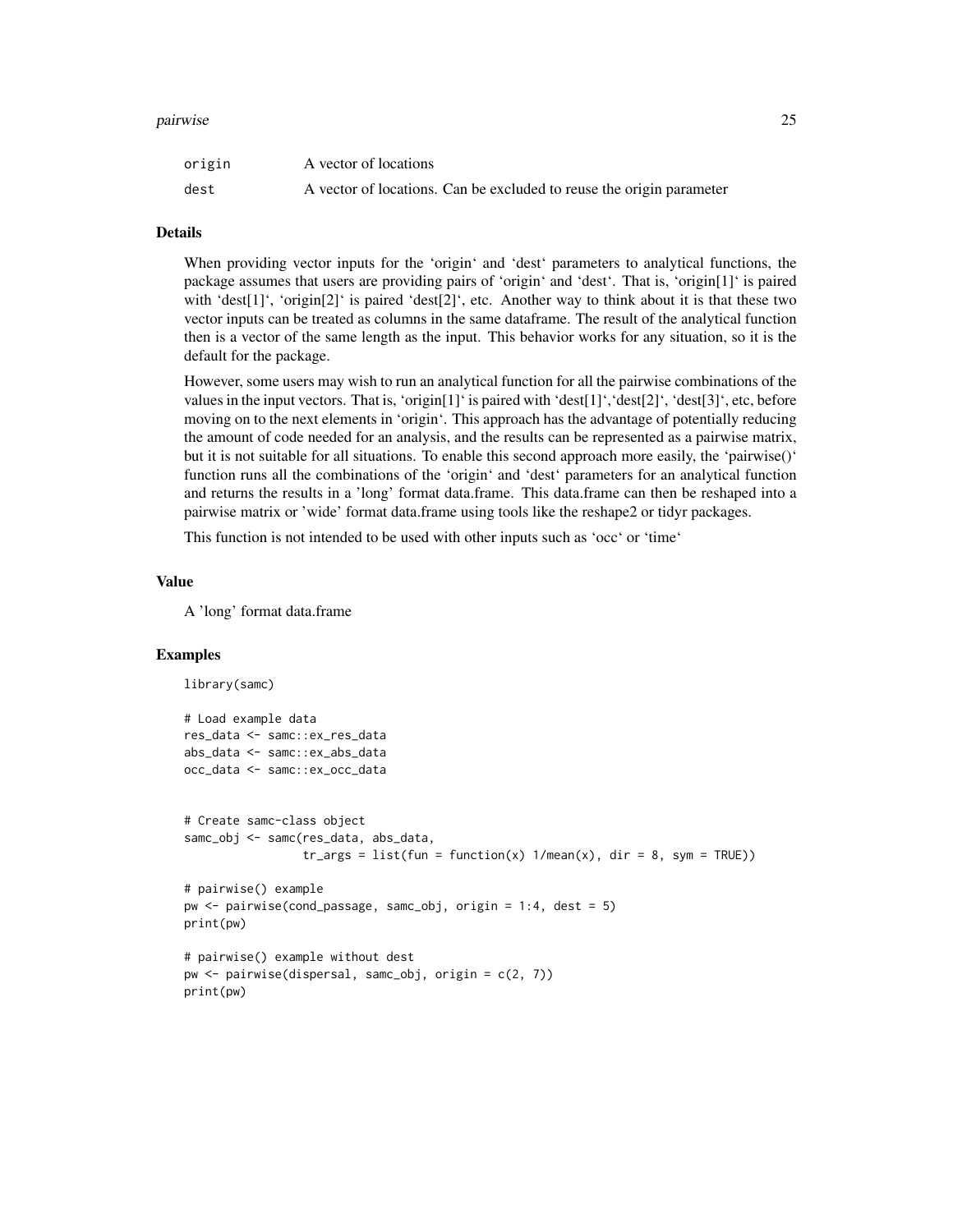# Description

Create an samc object that contains the absorbing Markov chain data

# Usage

samc(data, absorption, fidelity, tr\_args)

## S4 method for signature 'TransitionLayer, RasterLayer, RasterLayer, missing' samc(data, absorption, fidelity)

## S4 method for signature 'TransitionLayer, RasterLayer, missing, missing' samc(data, absorption)

## S4 method for signature 'RasterLayer, RasterLayer, RasterLayer, list' samc(data, absorption, fidelity, tr\_args)

## S4 method for signature 'RasterLayer,RasterLayer,missing,list' samc(data, absorption, tr\_args)

## S4 method for signature 'matrix,matrix,matrix,list' samc(data, absorption, fidelity, tr\_args)

```
## S4 method for signature 'matrix,matrix,missing,list'
samc(data, absorption, tr_args)
```
## S4 method for signature 'dgCMatrix, missing, missing, missing' samc(data)

## S4 method for signature 'matrix, missing, missing, missing' samc(data)

# Arguments

| data               | A RasterLayer-class or matrix or Matrix package dgCMatrix sparse matrix. |
|--------------------|--------------------------------------------------------------------------|
| absorption         | A RasterLayer-class or matrix                                            |
| fidelity           | A RasterLayer-class or matrix                                            |
| $tr_{\text{a}rgs}$ | A list with args for constructing a transition matrix.                   |

#### Details

This function is used to create a [samc-class](#page-28-1) object. There are multiple options for creating this object.

# <span id="page-25-1"></span><span id="page-25-0"></span>samc *Create an samc object*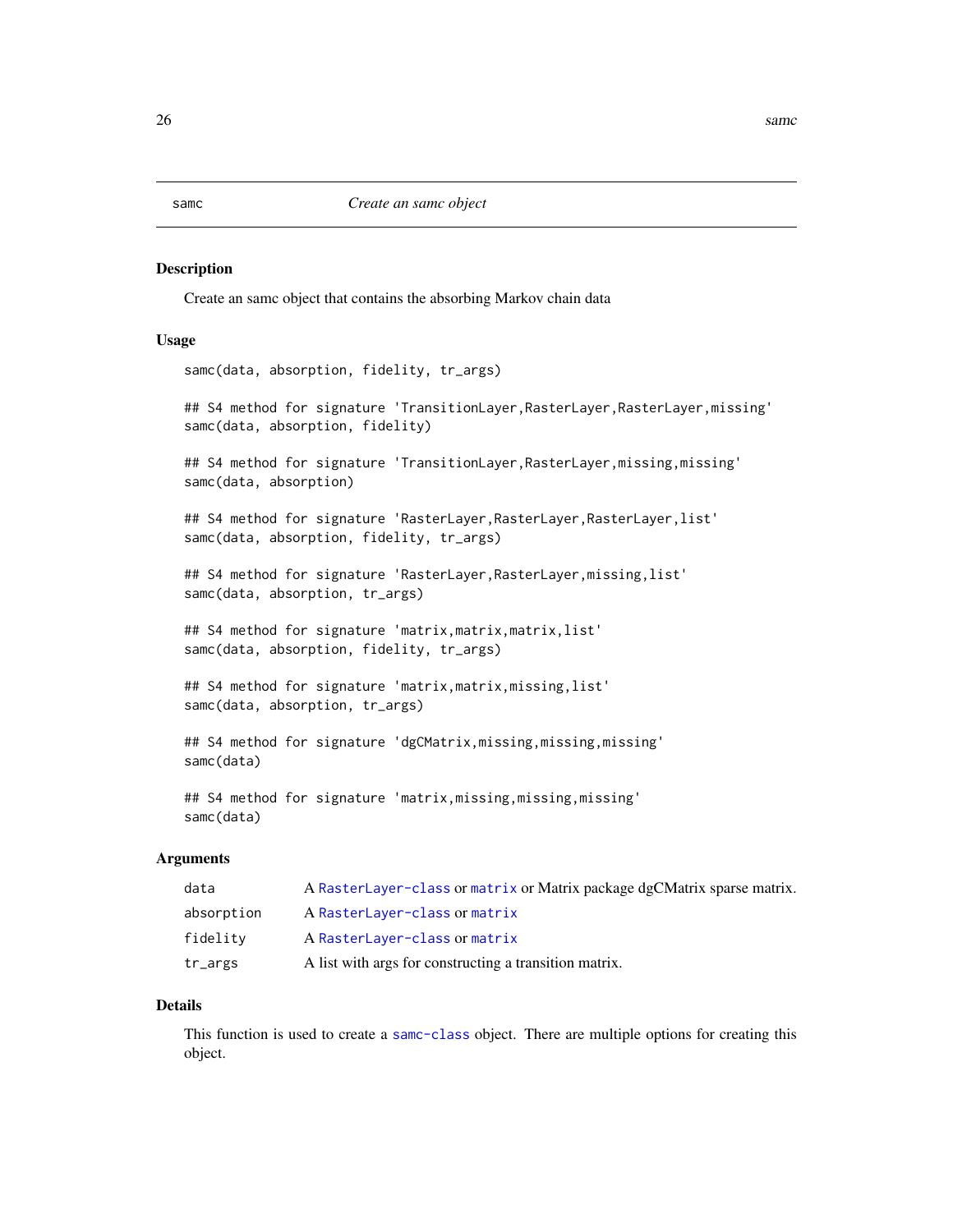<span id="page-26-0"></span>samc 27

# Option 1: Raster or Matrix Maps

samc(data = matrix, absorption = matrix, fidelity = matrix, tr\_args = list())

samc(data = RasterLayer, absorption = RasterLayer, fidelity = RasterLayer, tr\_args = list())

The [samc-class](#page-28-1) object can be created from a combination of resistance (or conductance), absorption, and fidelity data. These different landscape data inputs must be the same type (a matrix or RasterLayer), and have identical properties, including dimensions, location of NA cells, and CRS (if using RasterLayers).

The data and absorption inputs are always mandatory for this approach. The fidelity input is optional. If the fidelity input is not provided, then it it is assumed that there is no site fidelity (i.e., individuals will always move to an adjacent cell each time step).

The tr\_args parameter is mandatory. It used when calculating the values for the transition matrix. Internally, is used in the [transition](#page-0-0) function in the gdistance package to create the transition matrix. tr\_args must be constructed as list with a transition function, the number of directions (4 or 8), and if the transition function is symmetric (TRUE or FALSE). Here is the template: list(fun = `function`, dir = `numeric`, sym = `logical`)

# Option 2: TransitionLayer

samc(data = TransitionLayer, absorption = RasterLayer, fidelity = RasterLayer)

The data parameter can be a TransitionLayer object created using the gdistance package. In this case the absorption parameter is mandatory and should be a RasterLayer that has identical properties to the RasterLayer used to create the TransitionLayer object. The fidelity parameter is optional and has the same requirements as the absorption parameter. The [check](#page-4-1) function can be used to verify these requirements.

The advantage of this approach is that it offers slightly more flexibility than the first option. Namely, it's useful if the TransitionLayer needs additional modifications before it is normalized with the absorption and fidelity inputs. The disadvantage compared to the first option is that samc() cannot detect certain issues when the TransitionLayer is manually created and modified. So if users do not need to manually modify the TransitionLayer, then the first option for creating a samc object is recommended.

# Option 3: P Matrix

samc(data = matrix)

samc(data = dgCMatrix)

The data parameter can be used alone to create a [samc-class](#page-28-1) object directly from a preconstructed P matrix. This matrix must be either a base R matrix, or a sparse matrix (dgCMatrix format) from the Matrix package. It must meet the following requirements:

- The number of rows must equal the number of columns (a square matrix)
- Total absorption must be a single column on the right-hand side of the matrix
- At the bottom of the matrix, there must be a row filled with 0's except for last element (bottomright of the matrix diagonal), which must be set to 1
- Every disconnected region of the matrix must have at least one non-zero absorbing value
- Each row must sum to 1
- All values must be in the range of 0-1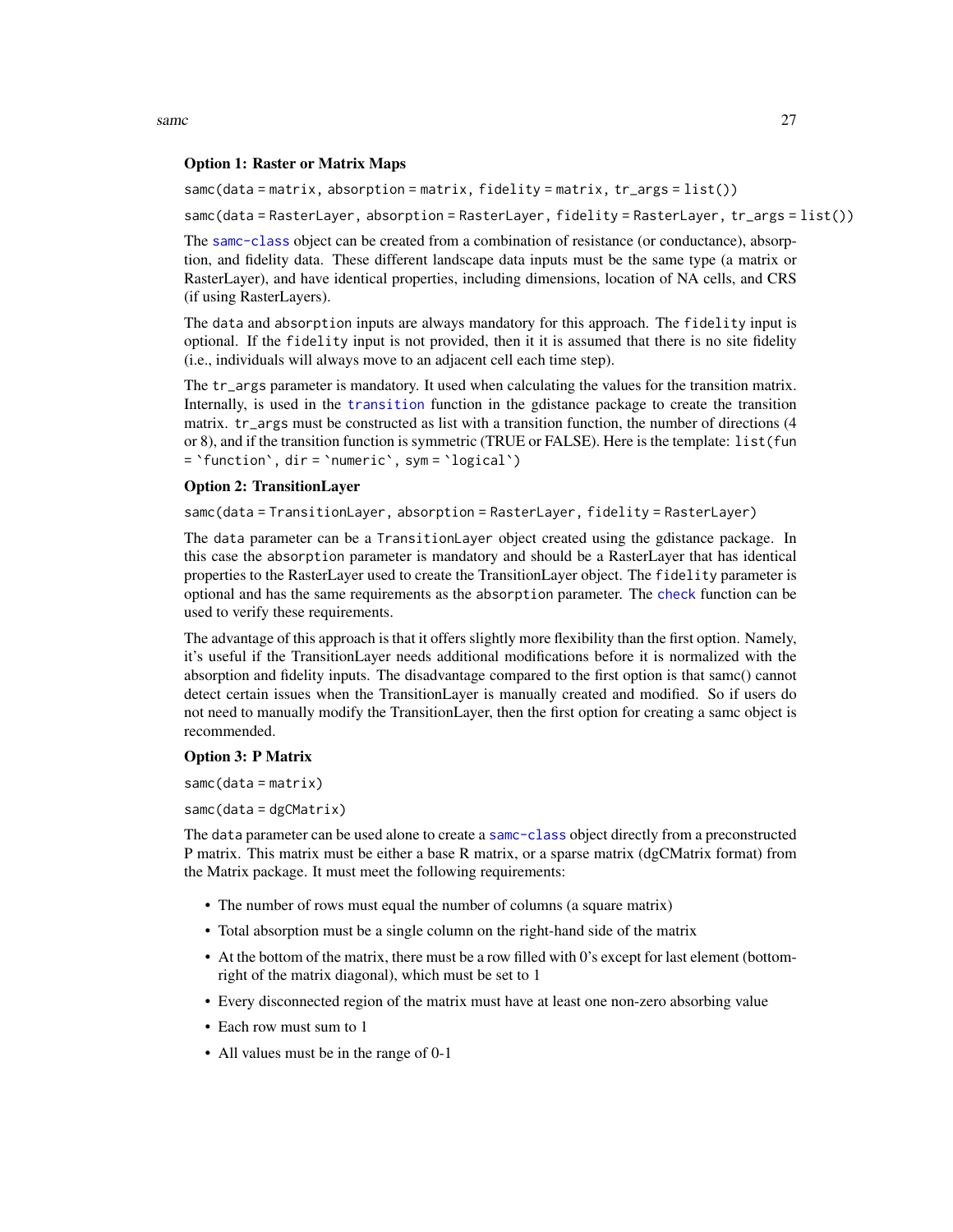Additionally, the columns and rows of the P matrix may be named (e.g., using dimnames(), rowname(), colnames(), etc). When specifying origin or dest inputs to metrics, these names may be used instead of cell numbers. This has the advantage of making the code for an analysis easier to read and interpret, which may also help to eliminate unintentional mistakes. There are two requirements for naming the rows/cols of a P matrix. First, since the P matrix represents a pairwise matrix, the row and column names must be the same. Second, there must be no duplicate names. The exception to these rules is the very last column and the very last row of the P matrix. Since these are not part of the pairwise transition matrix, they may have whatever names the user prefers.

#### Additional Information

Depending on the data used to construct the samc-class object, some metrics may cause crashes. This is a result of the underlying P matrix having specific properties that make some equations unsolvable. One known case is a P matrix that represents a disconnected graph, which can lead to the cond\_passage() function crashing. In terms of raster/matrix inputs, a disconnected graph occurs when one or more pixels/cells are unreachable from other pixels/cells due to the presence of a full barrier made up of NA values. In a raster, these may be obvious as islands, but can be as inconspicuous as a rogue isolated pixel. There may be other currently unknown situations that lead to unsolvable metrics.

Future work is planned towards identifying these issues during creation of the samc-class object and handling them appropriately to prevent inadvertent crashes.

# Version 2 Changes

Version 1.5.0 officially removed support for the deprecated resistance, tr\_fun, directions, p\_mat, latlon, and override arguments. Old code will have to be updated to the new samc() function structure in order to work.

# Value

A [samc-class](#page-28-1) object

```
# "Load" the data. In this case we are using data built into the package.
# In practice, users will likely load raster data using the raster() function
# from the raster package.
res_data <- samc::ex_res_data
abs_data <- samc::ex_abs_data
occ_data <- samc::ex_occ_data
# Make sure our data meets the basic input requirements of the package using
# the check() function.
check(res_data, abs_data)
check(res_data, occ_data)
# Setup the details for our transition function
```

```
tr \le list(fun = function(x) 1/mean(x), # Function for calculating transition probabilities
          dir = 8, # Directions of the transitions. Either 4 or 8.
           sym = TRUE) # Is the function symmetric?
```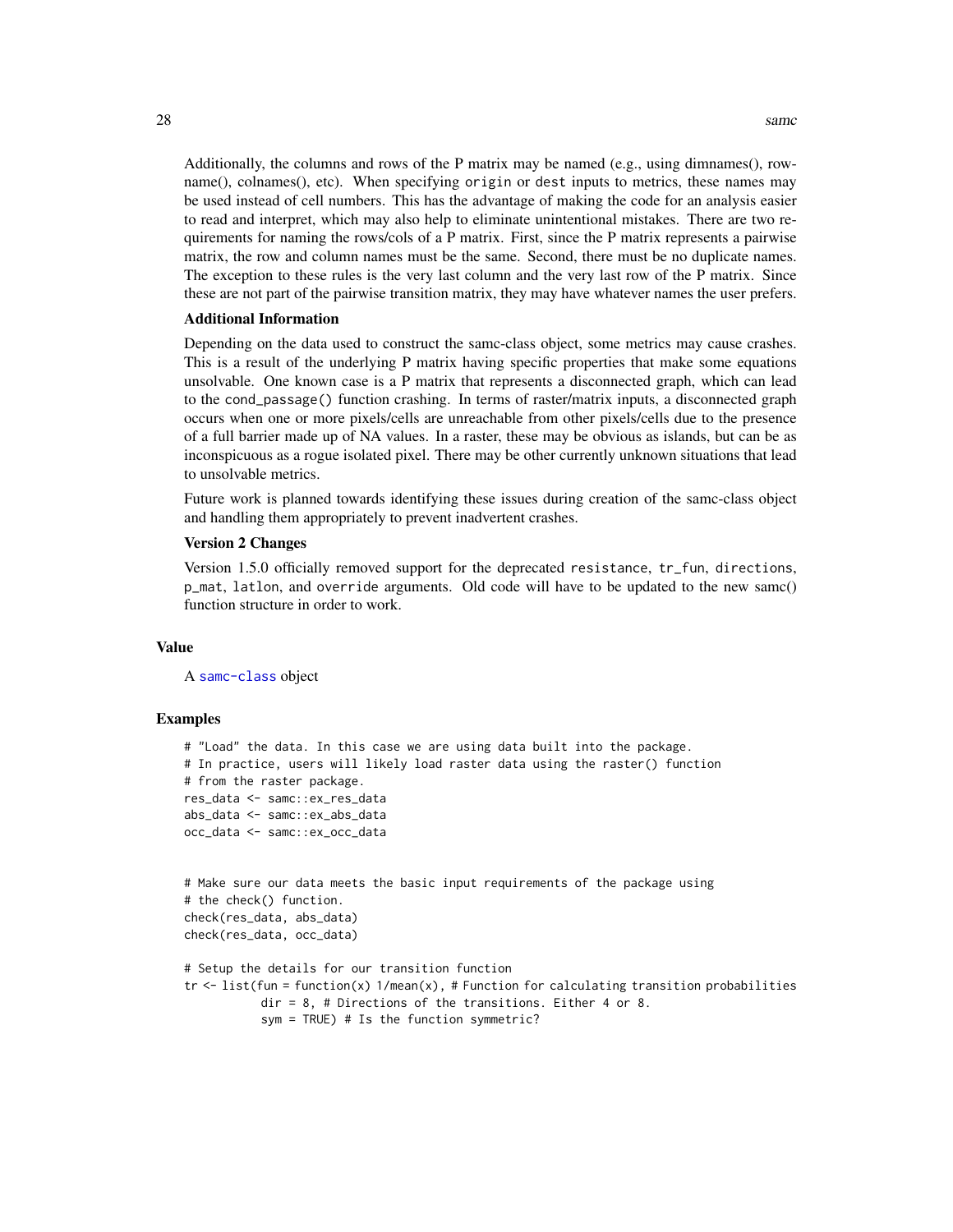#### <span id="page-28-0"></span>samc-class 29

```
# Create a `samc-class` object with the resistance and absorption data using
# the samc() function. We use the recipricol of the arithmetic mean for
# calculating the transition matrix. Note, the input data here are matrices,
# not RasterLayers.
samc_obj <- samc(res_data, abs_data, tr_args = tr)
# Convert the occupancy data to probability of occurrence
occ_prob_data <- occ_data / sum(occ_data, na.rm = TRUE)
# Calculate short- and long-term metrics using the analytical functions
short_mort <- mortality(samc_obj, occ_prob_data, time = 50)
short_dist <- distribution(samc_obj, origin = 3, time = 50)
long_disp <- dispersal(samc_obj, occ_prob_data)
visit <- visitation(samc_obj, dest = 4)
surv <- survival(samc_obj)
# Use the map() function to turn vector results into RasterLayer objects.
short_mort_map <- map(samc_obj, short_mort)
short_dist_map <- map(samc_obj, short_dist)
long_disp_map <- map(samc_obj, long_disp)
visit_map <- map(samc_obj, visit)
surv_map <- map(samc_obj, surv)
```
<span id="page-28-1"></span>samc-class *samc class*

#### **Description**

S4 class to manage SAMC data.

# **Details**

The samc class is used to help ensure that the package is used correctly and to minimize the possibility for users to accidentally produce nonsensical results that may not be obviously incorrect. This class contains the p matrix necessary for all the calculations in the package, and enforces its type so that users are less likely to inadvertently alter it in a way that will cause issues in calculations.

The [samc\(](#page-25-1)) function is used to create [samc-class](#page-28-1) objects.

The samc-class slots are subject to change, so users should not be using the @ operator to access or change them. Doing so leads to the risk of broken code in the future. Instead, where relevant, the \$ operator can be used to get and set components of the class safely. This is a current list of what can be accessed and modified in the class:

# • override

Some analyses are memory intensive and have the potential to make a user's system nonresponsive or crash. By default, a samc-class object cannot be used in these analyses to prevent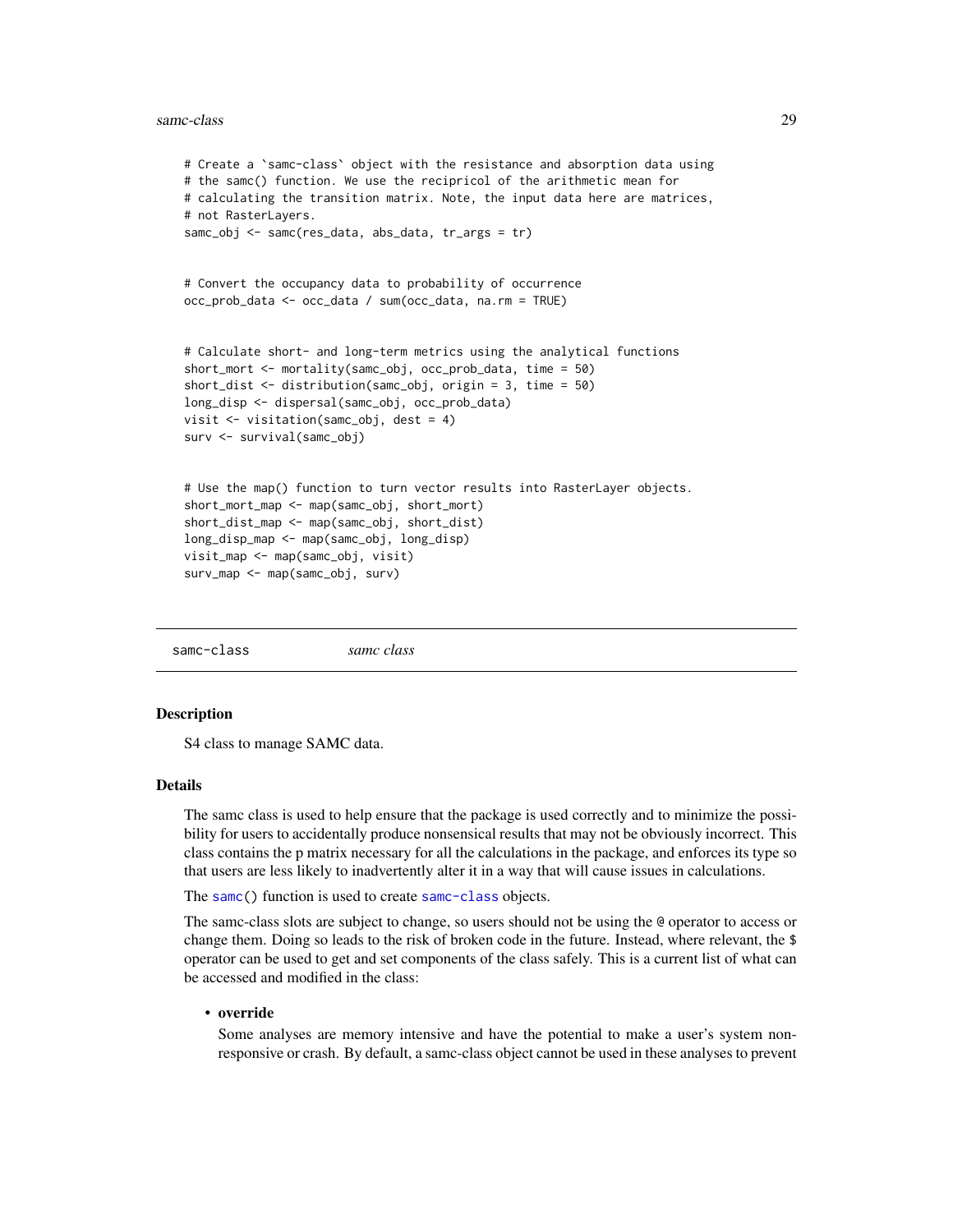<span id="page-29-0"></span>unintentional loss of work. In some cases, users may wish to use these particular analyses, in which case this behavior can be overridden. To get the current state of the override, use samc\_obj\$override. To enable the use of the analyses, the override can be set to TRUE using samc\_obj\$override <- TRUE. Before enabling the override, users should familiarize themselves with the Performance vignette.

# • q\_matrix

Advanced users may wish to have direct access to the Q matrix for developing custom calculations/analyses. Assumptions should not be made about the internal storage and management of the P and Q matrices in the samc-class; these things are subject to change in the future. To safely access the Q matrix, use samc\_obj\$q\_matrix. The Q matrix inside of the samc-class cannot be modified.

# • p\_matrix

samc\_obj\$p\_matrix can be used to get a copy of the P matrix.

# • abs states

Used to attach additional absorbing states to an samc object. This does not cause P/Q matrices to be updated. Instead, it is intended to provide decomposed results from the [mortality\(](#page-19-1)) and [absorption\(](#page-1-1)) metrics for different sources of absorption that might be contributing to the total absorption values that were used to create the samc object.

The input must be in the same form as the absorption inputs used in [samc\(](#page-25-1)). Matrices are passed in as a list, and rasters are passed in as a RasterStack. Using NA as the input will reset it.

# • threads

samc\_obj\$threads can be used to get or set the number of threads used for parallel computations. Details can be found in the Parallel Computing vignette.

# **Slots**

data Data associated with different components of the P matrix

source Information about the data source for the P matrix

map Used to verify landscape inputs and mapping of vector data

clumps Number of discontinuous regions in data

override Used to prevent accidental use of memory intensive functions

threads Used for multi-threading

.cache Cached data for performance boosts

survival *Calculate survival metrics*

# **Description**

Calculates the expected time to absorption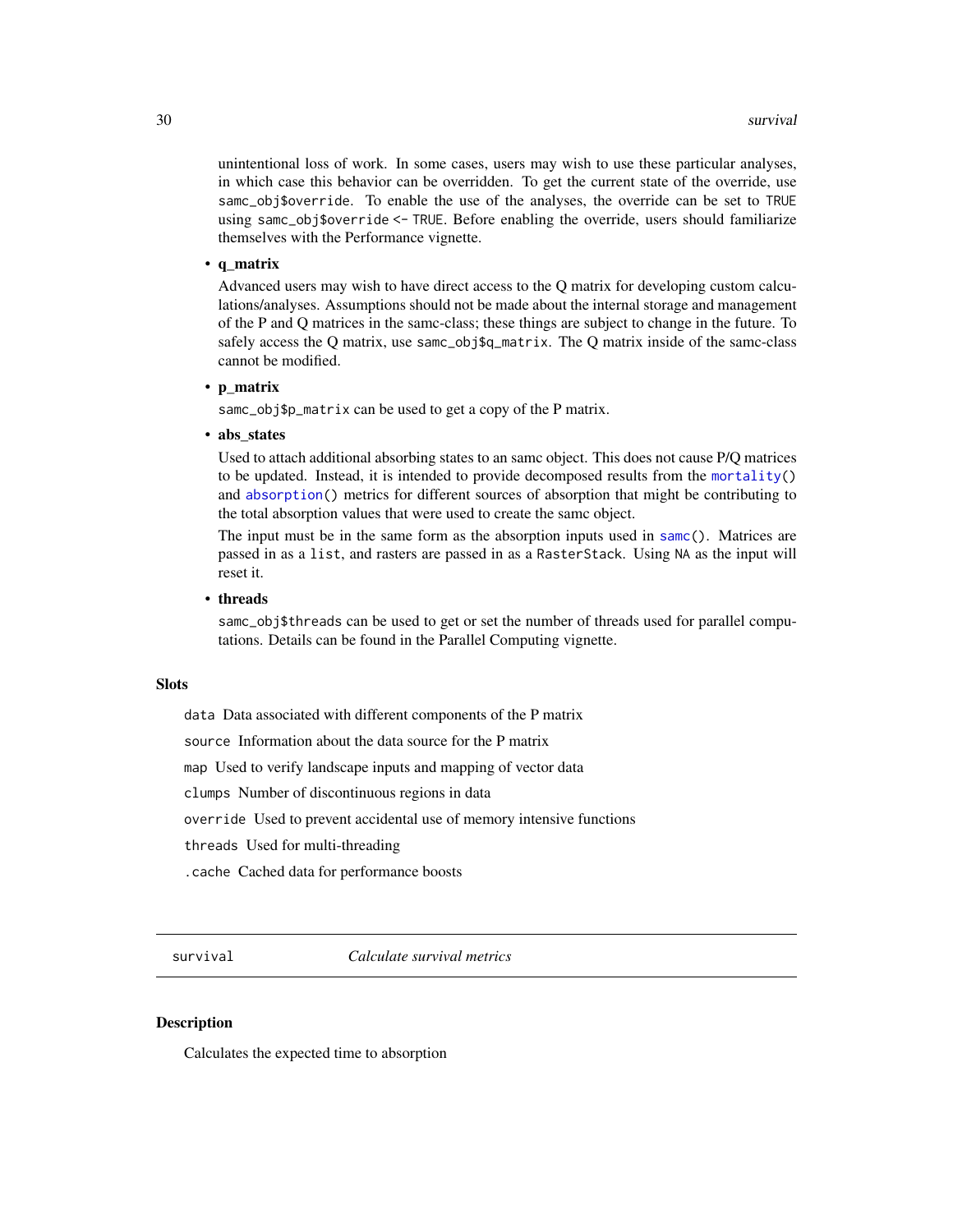# <span id="page-30-0"></span>survival 31

# Usage

survival(samc, occ)

## S4 method for signature 'samc,missing' survival(samc)

## S4 method for signature 'samc,ANY' survival(samc, occ)

# Arguments

| samc | A same-class object created using the same function.                                                                                                                                                                                                                                 |
|------|--------------------------------------------------------------------------------------------------------------------------------------------------------------------------------------------------------------------------------------------------------------------------------------|
| осс  | The initial state $\psi$ of the Markov chain. If the same-class objects was con-<br>structed using map inputs, then occ must be the same type of input (either<br>RasterLayer-class or matrix), and must have the same properties as initial<br>map inputs (see the check function). |
|      |                                                                                                                                                                                                                                                                                      |

# Details

 $z = (I - Q)^{-1} \cdot 1 = F \cdot 1$ 

• survival(samc)

The result is a vector  $\bf{v}$  where  $\bf{v}_i$  is the expected time to absorption if starting at transient state i.

If the samc-class object was created using matrix or RasterLayer maps, then vector v can be mapped to a RasterLayer using the [map](#page-18-1) function.

# $\psi^T z$

# • survival(samc, occ)

The result is a numeric that is the expected time to absorption given an initial state  $\psi$ .

# Value

See Details

# **Performance**

Any relevant performance information about this function can be found in the performance vignette: [vignette\("performance", package = "samc"\)](../doc/performance.html)

```
# "Load" the data. In this case we are using data built into the package.
# In practice, users will likely load raster data using the raster() function
# from the raster package.
res_data <- samc::ex_res_data
abs_data <- samc::ex_abs_data
occ_data <- samc::ex_occ_data
```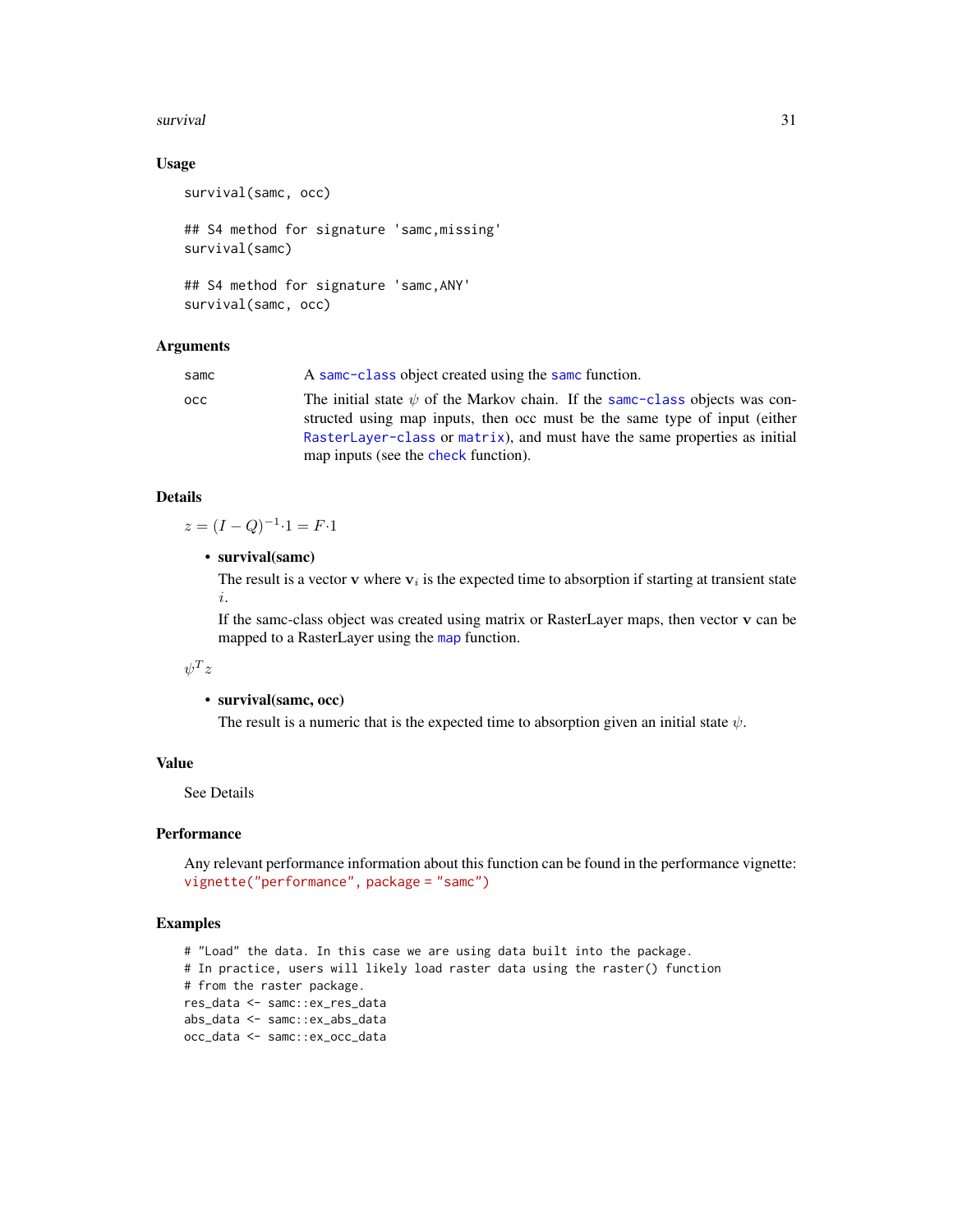```
# Make sure our data meets the basic input requirements of the package using
# the check() function.
check(res_data, abs_data)
check(res_data, occ_data)
# Setup the details for our transition function
tr < - list(fun = function(x) 1/mean(x), # Function for calculating transition probabilities
           dir = 8, # Directions of the transitions. Either 4 or 8.
           sym = TRUE) # Is the function symmetric?
# Create a `samc-class` object with the resistance and absorption data using
# the samc() function. We use the recipricol of the arithmetic mean for
# calculating the transition matrix. Note, the input data here are matrices,
# not RasterLayers.
samc_obj <- samc(res_data, abs_data, tr_args = tr)
# Convert the occupancy data to probability of occurrence
occ_prob_data <- occ_data / sum(occ_data, na.rm = TRUE)
# Calculate short- and long-term metrics using the analytical functions
short_mort <- mortality(samc_obj, occ_prob_data, time = 50)
short_dist <- distribution(samc_obj, origin = 3, time = 50)
long_disp <- dispersal(samc_obj, occ_prob_data)
visit <- visitation(samc_obj, dest = 4)
surv <- survival(samc_obj)
# Use the map() function to turn vector results into RasterLayer objects.
short_mort_map <- map(samc_obj, short_mort)
short_dist_map <- map(samc_obj, short_dist)
long_disp_map <- map(samc_obj, long_disp)
visit_map <- map(samc_obj, visit)
surv_map <- map(samc_obj, surv)
```
visitation *Calculate visitation metrics*

# Description

Calculates the number of times that transient states are visited before absorption.

# Usage

visitation(samc, origin, dest)

## S4 method for signature 'samc,missing,missing'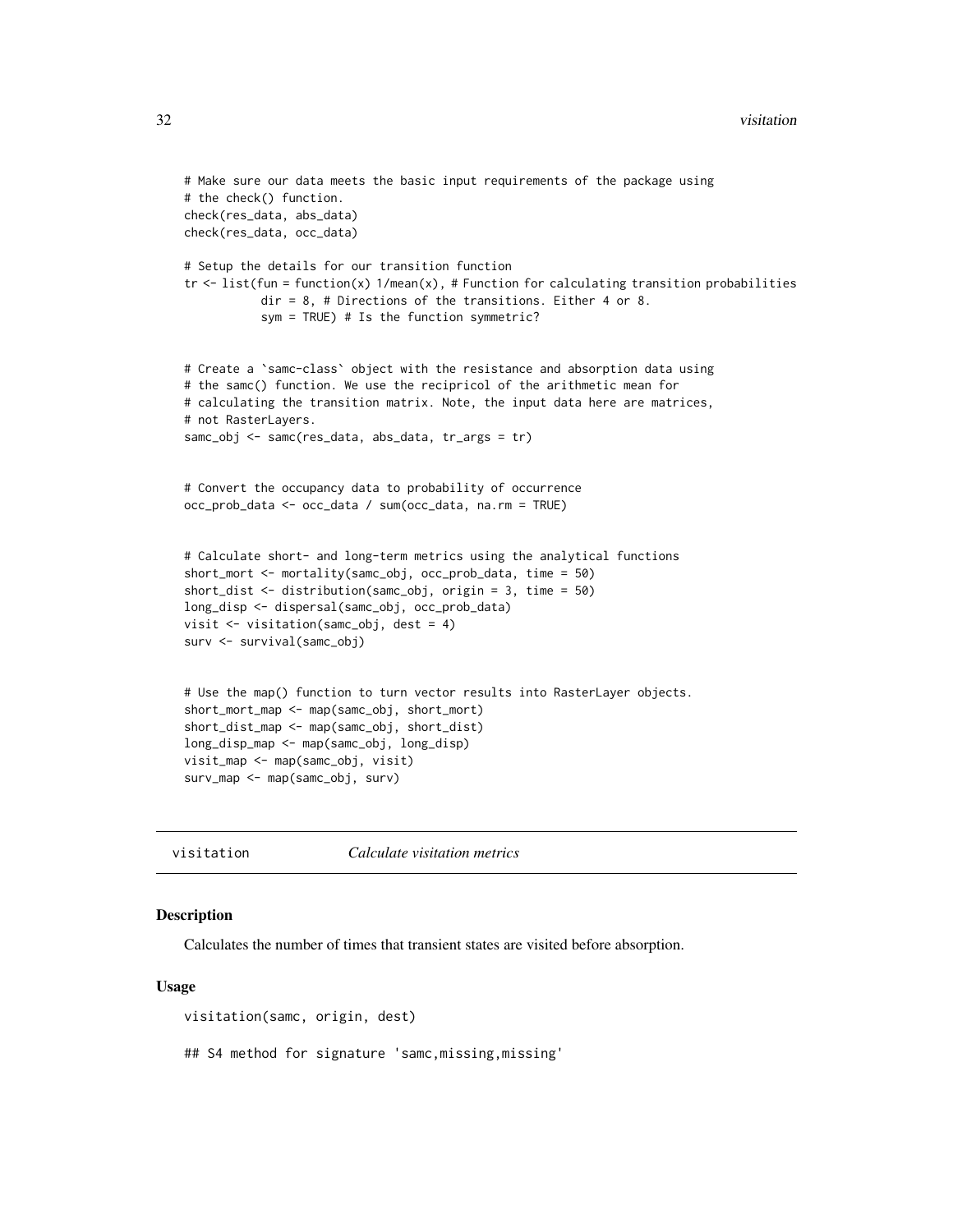#### <span id="page-32-0"></span>visitation 33

visitation(samc) ## S4 method for signature 'samc,location,missing' visitation(samc, origin) ## S4 method for signature 'samc,missing,location' visitation(samc, dest) ## S4 method for signature 'samc,location,location' visitation(samc, origin, dest)

# Arguments

| samc   | A same-class object created using the same function.                                                                                                                                                                                     |
|--------|------------------------------------------------------------------------------------------------------------------------------------------------------------------------------------------------------------------------------------------|
| origin | A positive integer or character name representing transient state $i$ . Corresponds<br>to row i of matrix $P$ in the same-class object. When paired with the dest<br>parameter, multiple values may be provided as a vector.             |
| dest   | A positive integer or character name representing transient state $j$ . Corresponds<br>to column $j$ of matrix <b>P</b> in the same-class object. When paired with the<br>origin parameter, multiple values may be provided as a vector. |

# Details

 $F = (I - Q)^{-1}$ 

# • visitation(samc)

The result is a matrix M where  $M_{i,j}$  is the number of times that transient state j is visited before absorption if starting at transient state i.

The returned matrix will always be dense and cannot be optimized. Must enable override to use (see [samc-class](#page-28-1)).

• visitation(samc, origin)

The result is a vector **v** where  $v_j$  is the number of times that transient state j is visited before absorption if starting at transient state  $i$ .

If the samc-class object was created using matrix or RasterLayer maps, then vector v can be [map](#page-18-1)ped to a RasterLayer using the map function.

• visitation(samc, dest)

The result is a vector v where  $v_i$  is the number of times that transient state j is visited before absorption if starting at transient state  $i$ .

If the samc-class object was created using matrix or RasterLayer maps, then vector v can be [map](#page-18-1)ped to a RasterLayer using the map function.

# • visitation(samc, origin, dest)

The result is a numeric value that is the number of times transient state  $j$  is visited before absorption if starting at transient state  $i$ .

# Value

See Details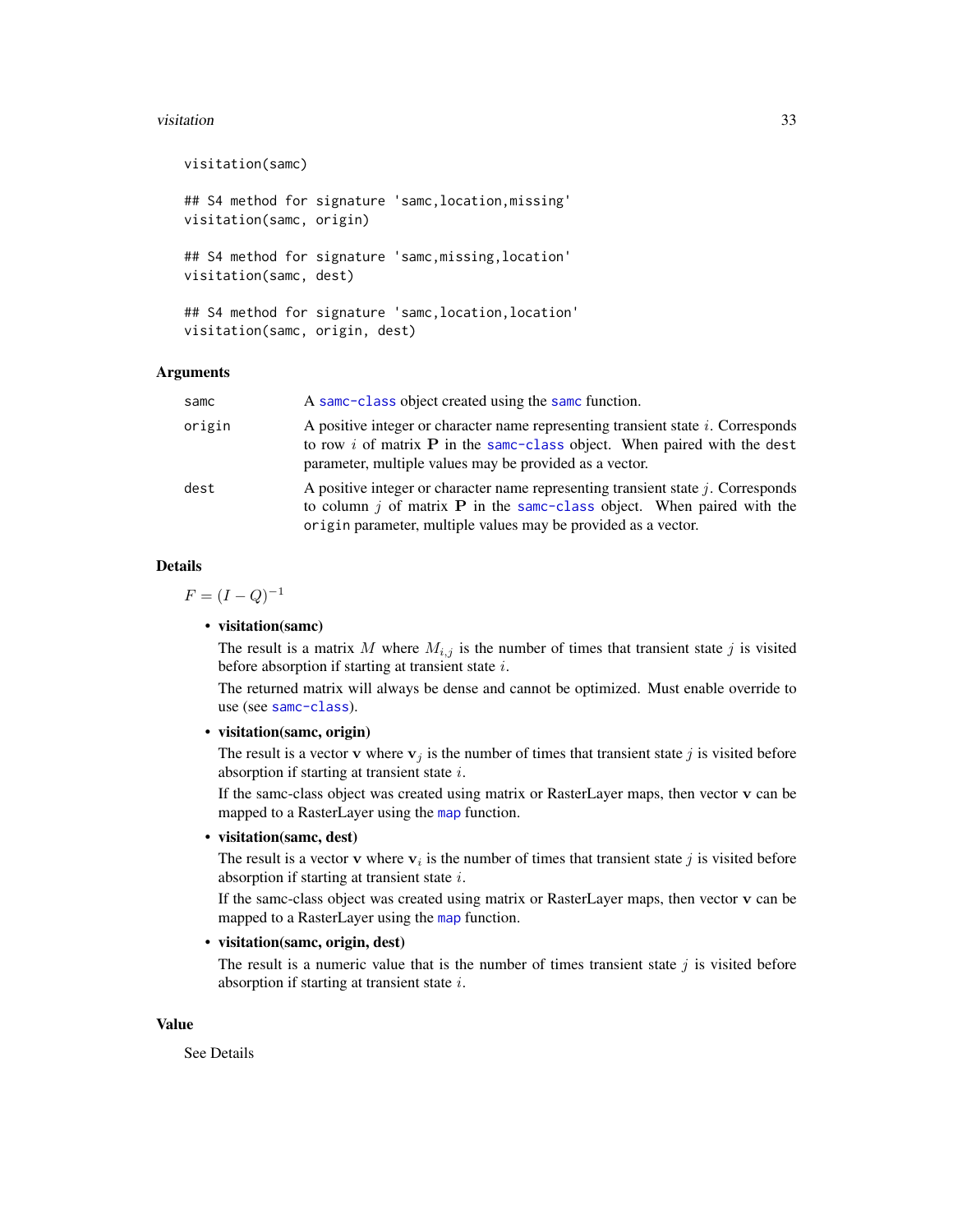#### **Performance**

```
Any relevant performance information about this function can be found in the performance vignette:
vignette("performance", package = "samc")
```

```
# "Load" the data. In this case we are using data built into the package.
# In practice, users will likely load raster data using the raster() function
# from the raster package.
res_data <- samc::ex_res_data
abs_data <- samc::ex_abs_data
occ_data <- samc::ex_occ_data
# Make sure our data meets the basic input requirements of the package using
# the check() function.
check(res_data, abs_data)
check(res_data, occ_data)
# Setup the details for our transition function
tr \le list(fun = function(x) 1/mean(x), # Function for calculating transition probabilities
           dir = 8, # Directions of the transitions. Either 4 or 8.
           sym = TRUE) # Is the function symmetric?
# Create a `samc-class` object with the resistance and absorption data using
# the samc() function. We use the recipricol of the arithmetic mean for
# calculating the transition matrix. Note, the input data here are matrices,
# not RasterLayers.
samc_obj <- samc(res_data, abs_data, tr_args = tr)
# Convert the occupancy data to probability of occurrence
occ_prob_data <- occ_data / sum(occ_data, na.rm = TRUE)
# Calculate short- and long-term metrics using the analytical functions
short_mort <- mortality(samc_obj, occ_prob_data, time = 50)
short_dist <- distribution(samc_obj, origin = 3, time = 50)
long_disp <- dispersal(samc_obj, occ_prob_data)
visit <- visitation(samc_obj, dest = 4)
surv <- survival(samc_obj)
# Use the map() function to turn vector results into RasterLayer objects.
short_mort_map <- map(samc_obj, short_mort)
short_dist_map <- map(samc_obj, short_dist)
long_disp_map <- map(samc_obj, long_disp)
visit_map <- map(samc_obj, visit)
surv_map <- map(samc_obj, surv)
```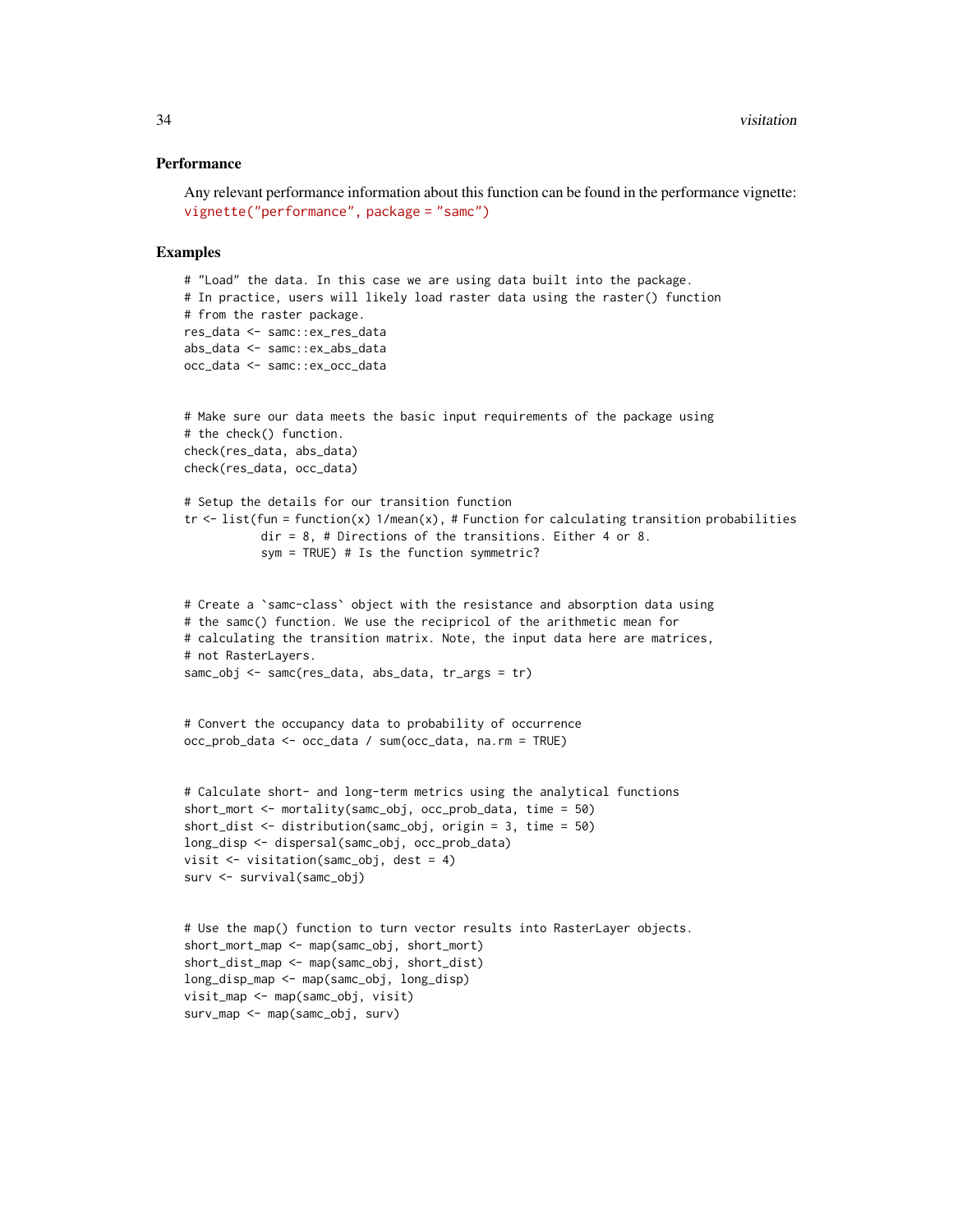# <span id="page-34-0"></span>Index

∗ datasets ex\_abs\_data, [15](#page-14-0) ex\_occ\_data, [16](#page-15-0) ex\_res\_data, [16](#page-15-0) absorption, [2,](#page-1-0) *[30](#page-29-0)* absorption,samc,matrix,missing-method *(*absorption*)*, [2](#page-1-0) absorption,samc,missing,location-method *(*absorption*)*, [2](#page-1-0) absorption,samc,missing,missing-method *(*absorption*)*, [2](#page-1-0) absorption,samc,RasterLayer,missing-method *(*absorption*)*, [2](#page-1-0) cellFromXY, *[17](#page-16-0)* check, *[3](#page-2-0)*, [5,](#page-4-0) *[10](#page-9-0)*, *[13](#page-12-0)*, *[21](#page-20-0)*, *[27](#page-26-0)*, *[31](#page-30-0)* check,matrix,matrix-method *(*check*)*, [5](#page-4-0) check,matrix,missing-method *(*check*)*, [5](#page-4-0) check,Raster,missing-method *(*check*)*, [5](#page-4-0) check,Raster,Raster-method *(*check*)*, [5](#page-4-0) check,samc,matrix-method *(*check*)*, [5](#page-4-0) check,samc,Raster-method *(*check*)*, [5](#page-4-0) cond\_passage, [7](#page-6-0) cond\_passage,samc,location,location-method *(*cond\_passage*)*, [7](#page-6-0) cond\_passage,samc,missing,location-method *(*cond\_passage*)*, [7](#page-6-0) dispersal, [9](#page-8-0) *(*dispersal*)*, [9](#page-8-0) *(*dispersal*)*, [9](#page-8-0) dispersal,samc,ANY,missing,missing,missing-me<mark>ntootdality,samc,ANY,missing,missing,missing-method</mark> locate, *[17](#page-16-0)*, [17](#page-16-0)

dispersal, samc, missing, missing, location, missing-method *(*dispersal*)*, [9](#page-8-0) dispersal,samc,missing,missing,location,numeric-method *(*dispersal*)*, [9](#page-8-0) dispersal,samc,missing,missing,missing,missing-method *(*dispersal*)*, [9](#page-8-0) distribution, [12](#page-11-0) distribution,samc,ANY,missing,missing,numeric-method *(*distribution*)*, [12](#page-11-0) distribution,samc,missing,location,location,numeric-method *(*distribution*)*, [12](#page-11-0) distribution,samc,missing,location,missing,numeric-method *(*distribution*)*, [12](#page-11-0) distribution, samc, missing, missing, location, numeric-method *(*distribution*)*, [12](#page-11-0) distribution,samc,missing,missing,missing,numeric-method *(*distribution*)*, [12](#page-11-0) ex\_abs\_data, [15](#page-14-0)

ex\_occ\_data, [16](#page-15-0) ex\_res\_data, [16](#page-15-0) extract, *[17](#page-16-0)*

locate,samc,ANY-method *(*locate*)*, [17](#page-16-0) locate,samc,missing-method *(*locate*)*, [17](#page-16-0) location-class, [18](#page-17-0)

- dispersal,samc,ANY,missing,location,missing-method map,samc,list-method *(*map*)*, [19](#page-18-0) dispersal,samc,ANY,missing,location,numeric-method matrix, *[3](#page-2-0)*, *[5](#page-4-0)*, *[10](#page-9-0)*, *[13](#page-12-0)*, *[21](#page-20-0)*, *[26](#page-25-0)*, *[31](#page-30-0)* map, *[7](#page-6-0)*, *[10,](#page-9-0) [11](#page-10-0)*, *[13,](#page-12-0) [14](#page-13-0)*, [19,](#page-18-0) *[22,](#page-21-0) [23](#page-22-0)*, *[31](#page-30-0)*, *[33](#page-32-0)* map,samc,numeric-method *(*map*)*, [19](#page-18-0) mortality, [20,](#page-19-0) *[30](#page-29-0)*
	- *(*dispersal*)*, [9](#page-8-0) *(*mortality*)*, [20](#page-19-0)
	- dispersal,samc,missing,location,location,miss**mogtalthyd**samc,ANY,missing,missing,numeric-method *(*dispersal*)*, [9](#page-8-0) *(*mortality*)*, [20](#page-19-0)
	- dispersal,samc,missing,location,missing,missi**ng-twelhoy**,samc,missing,location,location,missing-method *(*dispersal*)*, [9](#page-8-0) *(*mortality*)*, [20](#page-19-0)